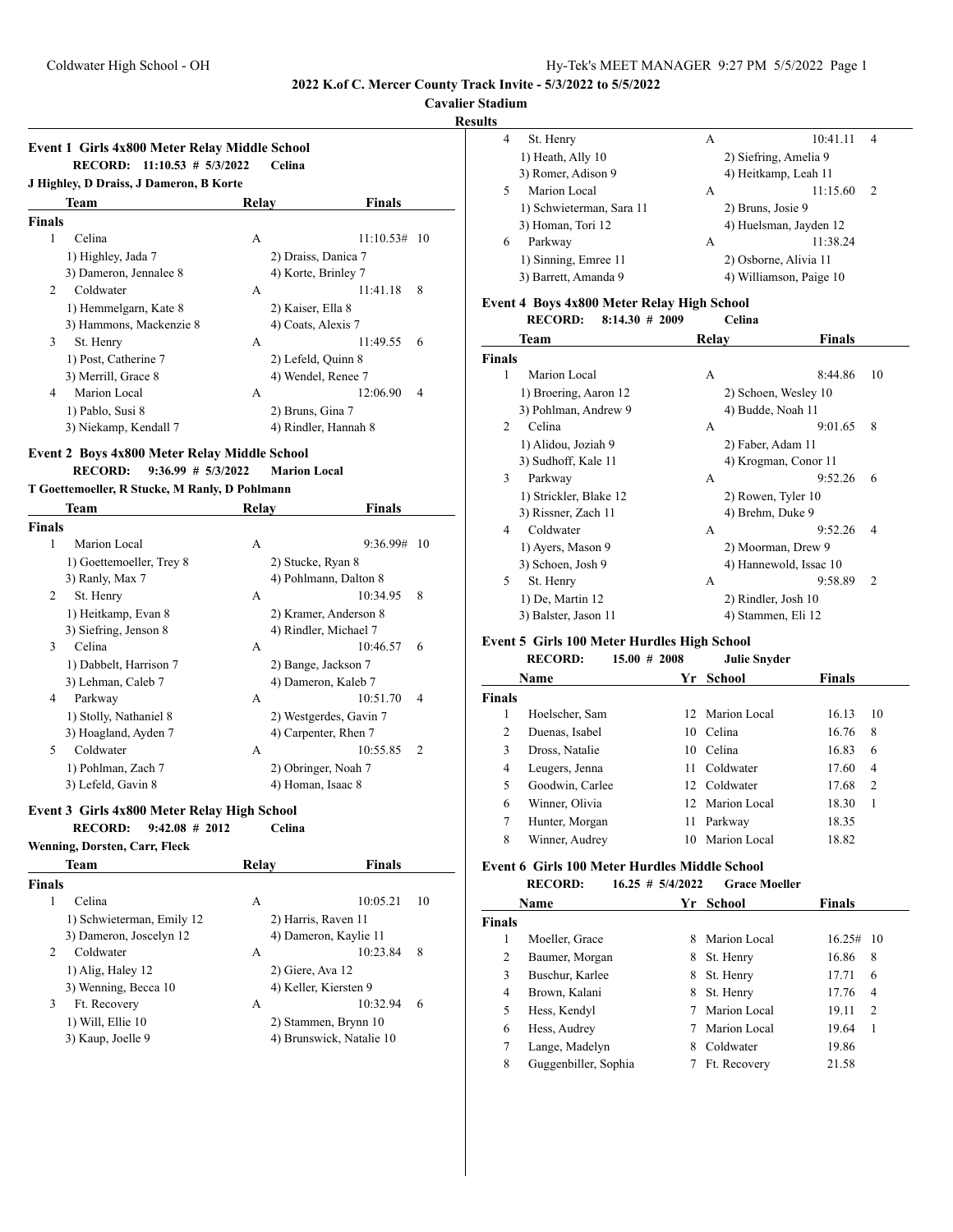**Cavalier Stadium**

# **Results**

|                    | Event 7 Boys 110 Meter Hurdles High School   |                     |                           |                |                |
|--------------------|----------------------------------------------|---------------------|---------------------------|----------------|----------------|
|                    | 14.50 # 1992<br><b>RECORD:</b>               |                     | <b>Jason Winner</b>       |                |                |
|                    | Name                                         | Yr                  | School                    | <b>Finals</b>  |                |
| <b>Finals</b>      |                                              |                     |                           |                |                |
| $\mathbf{1}$       | Schwieterman, Tyler                          |                     | 12 Coldwater              | 15.69          | 10             |
| 2                  | Lutz, Jon                                    |                     | 9 Celina                  | 16.23          | 8              |
| 3                  | Watson, Isaiah                               |                     | 12 Celina                 | 17.45          | 6              |
| 4                  | Arling, Landon                               |                     | 10 Marion Local           | 18.06          | 4              |
| 5                  | Jeffries, Mason                              | 11 -                | Celina                    | 18.38          | 2              |
| 6                  | Winner, Adam                                 |                     | 9 Marion Local            | 18.78          | 1              |
| 7                  | Hague, Thomas                                |                     | 9 Parkway                 | 20.13          |                |
|                    | Event 8 Boys 110 Meter Hurdles Middle School |                     |                           |                |                |
|                    | <b>RECORD:</b>                               | $15.90 \# 5/7/2015$ | <b>Robby LeFevre</b>      |                |                |
|                    | <b>RECORD:</b>                               | $15.90 \# 5/7/2015$ | <b>Robby LeFevre</b>      |                |                |
|                    | Name                                         |                     | Yr School                 | <b>Finals</b>  |                |
| <b>Finals</b>      |                                              |                     |                           |                |                |
| $\mathbf{1}$       | Hoying, Kenseth                              | 8                   | St. Henry                 | 18.02          | 10             |
| 2                  | Huelsman, Oliver                             |                     | 8 Marion Local            | 18.62          | 8              |
| 3                  | Kessen, Jake                                 |                     | 8 Coldwater               | 19.50          | 6              |
| 4                  | Everman, Luke                                | $7^{\circ}$         | Marion Local              | 19.65          | 4              |
| 5                  | Ross, Max                                    |                     | 8 Coldwater               | 19.94          | 2              |
| 6                  | Acheson, Gabe                                |                     | 8 Ft. Recovery            | 20.05          | 1              |
| 7                  | Rolfes, Zadyn                                |                     | 7 Celina                  | 20.45          |                |
| 8                  | Carpenter, Rhen                              | 7                   | Parkway                   | 21.12          |                |
|                    | Event 9 Girls 100 Meter Dash High School     |                     |                           |                |                |
|                    | <b>RECORD:</b><br>$12.60 \# 1988$            |                     | <b>Lori Albers</b>        |                |                |
|                    | Name                                         | Yr                  | School                    | <b>Finals</b>  |                |
| <b>Finals</b>      |                                              |                     |                           |                |                |
| 1                  | Francis, Abbie                               |                     | 12 Ft. Recovery           | 12.80          | 10             |
| 2                  | Hunter, Morgan                               | 11                  | Parkway                   | 12.93          | 8              |
| 3                  | Hamberg, Allison                             | 11                  | Coldwater                 | 12.98          | 6              |
| 4                  | Schwieterman, Allison                        |                     | 10 Celina                 | 13.18          | 4              |
|                    |                                              |                     |                           |                |                |
| 5                  |                                              | 12                  | Marion Local              | 13.28          | 2              |
|                    | Schwieterman, Lynn                           |                     |                           |                |                |
| 6<br>7             | Hitchcock, Ellie                             | 9                   | 10 Celina                 | 13.38          | 1              |
| 8                  | Lauber, Sam<br>Moeller, Julia                | 11                  | St. Henry<br>Marion Local | 13.50<br>13.87 |                |
|                    | Event 10 Girls 100 Meter Dash Middle School  |                     |                           |                |                |
|                    | RECORD: 13.22 # 5/1/2019 Morgan Hunter       |                     |                           |                |                |
|                    | Name                                         |                     |                           | <b>Finals</b>  |                |
|                    |                                              |                     | Yr School                 |                |                |
| $\mathbf{1}$       | Pohlman, Alea                                | 8                   | Marion Local              | 13.75          | 10             |
| $\overline{c}$     |                                              | 8                   | Coldwater                 | 13.76          | 8              |
| 3                  | Dawson, Alayna<br>Schleucher, Ruby           | $7^{\circ}$         | Celina                    | 13.93          | 6              |
| 4                  |                                              | $7^{\circ}$         | Coldwater                 | 14.11          | $\overline{4}$ |
| <b>Finals</b><br>5 | Bruns, Kinley<br>Muhlenkamp, Cameron         | 7                   | Ft. Recovery              | 14.51          | 2              |

7 Schaefer, Jordyn 8 Parkway 14.65 8 Eckstein, Mya 7 Marion Local 14.85

|               |                 | Event 11 Boys 100 Meter Dash High School |                       |               |                |
|---------------|-----------------|------------------------------------------|-----------------------|---------------|----------------|
|               | <b>RECORD:</b>  | $11.10 \# 1993$                          | <b>Adam McFarland</b> |               |                |
|               | Name            |                                          | Yr School             | <b>Finals</b> |                |
| <b>Finals</b> |                 |                                          |                       |               |                |
| 1             | Otte, Peyton    |                                          | 12 Marion Local       | 11.41         | 10             |
| 2             | Moeller, Peyton |                                          | 12 Marion Local       | 11.61         | 8              |
| 3             | Litmer, Chase   |                                          | 11 St. Henry          | 11.63         | 6              |
| 4             | Alidou, Layndin | 11                                       | Celina                | 11.68         | 4              |
| 5             | Riethman, Jack  | 10                                       | Coldwater             | 11.81         | $\overline{c}$ |
| 6             | Harrod, Hayden  |                                          | 10 St. Henry          | 11.93         | 1              |
| 7             | Slusher, Caden  |                                          | 12 Parkway            | 12.01         |                |
| 8             | Elander, Ethan  |                                          | Coldwater             | 12.18         |                |

# **Event 12 Boys 100 Meter Dash Middle School**

|               | <b>RECORD:</b>       | $11.70 \# 1985$ |     | <b>Chris Yenser</b> |        |                |
|---------------|----------------------|-----------------|-----|---------------------|--------|----------------|
|               | <b>Name</b>          |                 | Yr. | School              | Finals |                |
| <b>Finals</b> |                      |                 |     |                     |        |                |
|               | Bertke, Parker       |                 | 8   | Celina              | 12.36  | 10             |
| 2             | Schoen, Clay         |                 |     | Coldwater           | 12.59  | 8              |
| 3             | Moeller, Troy        |                 | 8   | Marion Local        | 12.76  | 6              |
| 4             | Steinbrunner, Hayden |                 | 8   | Marion Local        | 12.81  | 4              |
| 5             | Rismiller, Sam       |                 | 8   | Coldwater           | 12.96  | $\overline{c}$ |
| 6             | Kunk, Jack           |                 |     | St. Henry           | 13.08  | 1              |
| 7             | Glassford, Carter    |                 | 8   | Coldwater           | 13.18  |                |
| 8             | Heitkamp, Drew       |                 | 8   | Ft. Recovery        | 13.33  |                |

# **Event 13 Girls 4x200 Meter Relay High School**

**RECORD: 1:46.77 # 2012 Celina**

**Imwalle, Mills, Carr, Strable**

|               | Team                      | Relay                | <b>Finals</b>             |  |
|---------------|---------------------------|----------------------|---------------------------|--|
| <b>Finals</b> |                           |                      |                           |  |
| 1             | Coldwater                 | A                    | 1:49.20<br>10             |  |
|               | 1) Hamberg, Allison 11    |                      | 2) Wenning, Becca 10      |  |
|               | 3) Zahn, Izzy 9           | 4) Giere, Ava 12     |                           |  |
| 2             | Ft. Recovery              | A                    | 1:50.44<br>8              |  |
|               | 1) Roessner, Anna 9       | 2) Pearson, Mara 10  |                           |  |
|               | 3) Fullenkamp, Allysen 11 | 4) Francis, Abbie 12 |                           |  |
| 3             | Celina                    | A                    | 1:51.77<br>6              |  |
|               | 1) Hitchcock, Ellie 10    | 2) Dirksen, Kira 11  |                           |  |
|               | 3) Veit, Paige 10         | 4) Huser, Nevaeh 11  |                           |  |
| 4             | Marion Local              | A                    | 1:52.07<br>4              |  |
|               | 1) Keller, Maddie 12      |                      | 2) Schwieterman, Lynn 12  |  |
|               | 3) Pohl, Natalie 12       | 4) Moeller, Julia 11 |                           |  |
| 5             | St. Henry                 | A                    | 1:56.71<br>$\overline{c}$ |  |
|               | 1) Gast, Audrey 10        |                      | 2) Fullenkamp, Ellie 9    |  |
|               | 3) Speck, Chloe 10        | 4) Lauber, Sam 9     |                           |  |
| 6             | Parkway                   | A                    | 2:09.19                   |  |
|               | 1) Berry, Alexis 10       |                      | 2) Williamson, Paige 10   |  |
|               | 3) Trisel, Kathryn 10     |                      | 4) Stephenson, Brooke 11  |  |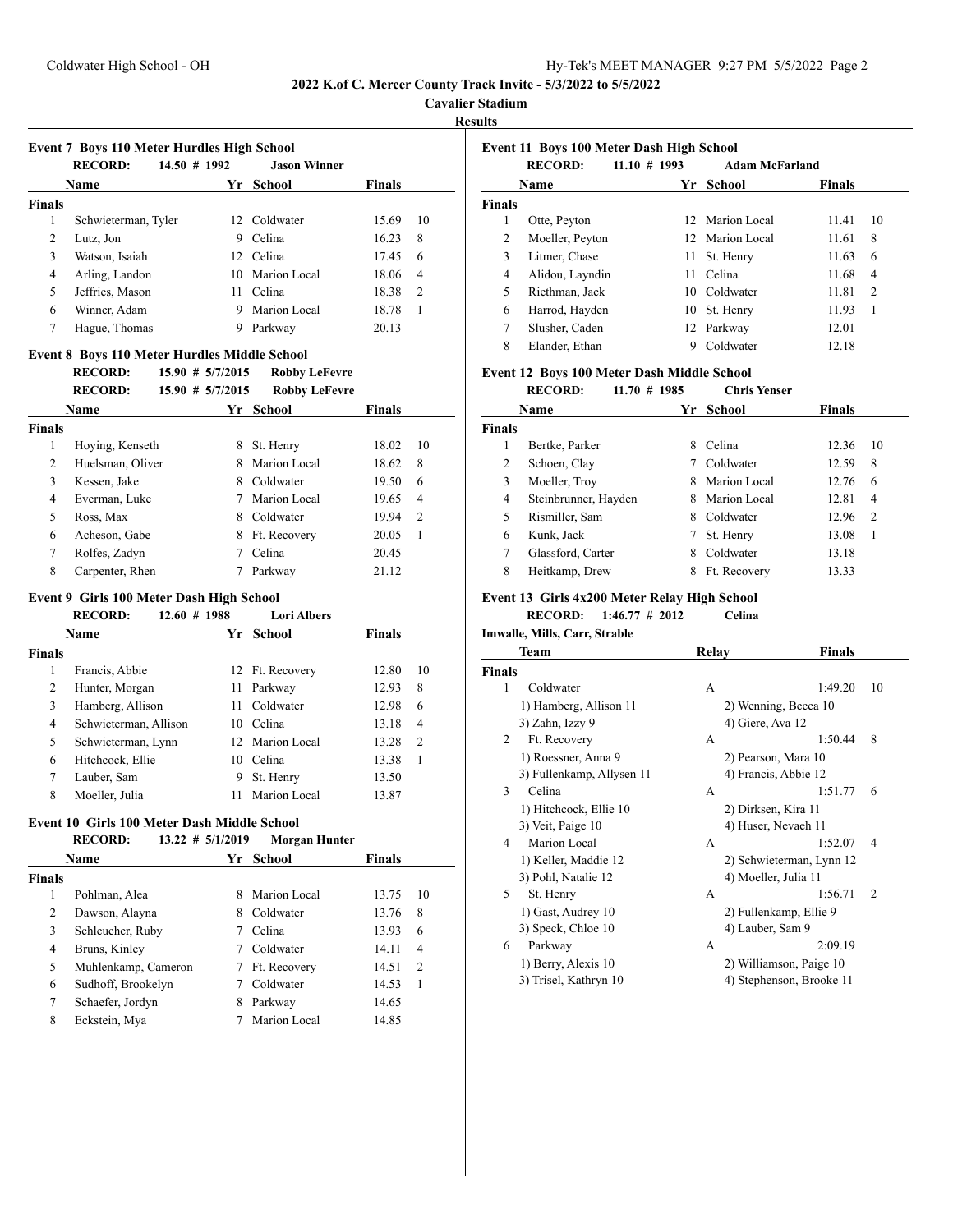#### **Cavalier Stadium**

**Results**

| A Hamberg, L Pease, P Ayers, A Giere |                            |       |                        |                |
|--------------------------------------|----------------------------|-------|------------------------|----------------|
|                                      | Team                       | Relay | <b>Finals</b>          |                |
| Finals                               |                            |       |                        |                |
| 1                                    | Coldwater                  | A     | 2:00.97                | 10             |
|                                      | 1) Byer, Mia 8             |       | 2) Dawson, Alayna 8    |                |
|                                      | 3) Froning, Alaina 7       |       | 4) Bruns, Kinley 7     |                |
| 2                                    | Parkway                    | A     | 2:02.09                | 8              |
|                                      | 1) Schaefer, Jordyn 8      |       | 2) Ridenour, Gwyneth 7 |                |
|                                      | 3) Langenkamp, Cami 7      |       | 4) Knapke, Naomi 7     |                |
| 3                                    | Marion Local               | A     | 2:05.48                | 6              |
|                                      | 1) Mescher, Maria 7        |       | 2) Birt, Alayna 7      |                |
|                                      | 3) Homan, Alyssa 7         |       | 4) Evers, Baylie 7     |                |
| 4                                    | St. Henry                  | A     | 2:08.41                | $\overline{4}$ |
|                                      | 1) Speck, Holly 8          |       | 2) Gerlach, Sophie 7   |                |
|                                      | 3) Schwieterman, Natalie 8 |       | 4) Miller, Sammy 8     |                |
| 5                                    | Celina                     | A     | 2:08.91                | $\overline{2}$ |
|                                      | 1) Lehman, Ashton 7        |       | 2) Huber, Brynly 7     |                |
|                                      | 3) Wagner, Bella 7         |       | 4) Woods, Charlee 7    |                |

#### **Event 15 Boys 4x200 Meter Relay High School RECORD: 1:33.15 # 2009 Coldwater**

|        | Team                      | Relay | <b>Finals</b>              |                |
|--------|---------------------------|-------|----------------------------|----------------|
| Finals |                           |       |                            |                |
| 1      | Marion Local              | A     | 1:34.81                    | 10             |
|        | 1) Moeller, Peyton 12     |       | 2) Buscher, Nate 11        |                |
|        | 3) Hess, Tate 11          |       | 4) Otte, Peyton 12         |                |
| 2      | St. Henry                 | A     | 1:34.82                    | 8              |
|        | 1) Litmer, Chase 11       |       | 2) Wehrley, Ryan 10        |                |
|        | 3) Albers, Connor 12      |       | 4) Wendel, Harrison 11     |                |
| 3      | Celina                    | A     | 1:39.71                    | 6              |
|        | 1) Billerman, Lucas 11    |       | 2) Cox, Ramsey 12          |                |
|        | 3) Alidou, Joziah 9       |       | 4) Black, Karsen 12        |                |
| 4      | Ft. Recovery              | A     | 1:41.26                    | $\overline{4}$ |
|        | 1) Guggenbiller, Reece 10 |       | 2) Kaiser, Chase 11        |                |
|        | 3) Kaikala, Connor 10     |       | 4) Steinbrunner, Austin 10 |                |
| 5      | Parkway                   | A     | 1:41.95                    | 2              |
|        | 1) Winget, Jacob 10       |       | 2) Heindel, Caden 11       |                |
|        | 3) Ridenour, Hutch 11     |       | 4) Hague, Thomas 9         |                |

#### **Event 16 Boys 4x200 Meter Relay Middle School RECORD: 1:43.47 # 5/6/2016 Ft. Recovery**

#### **J Acheson, O Moorman, R Pearson, J Timmerman RECORD: 1:43.47 # 5/6/2016 Ft. Recovery**

**J Acheson, O Moorman, R Pearson, J Timmerman**

| Team          |                           | Relav | <b>Finals</b>        |    |
|---------------|---------------------------|-------|----------------------|----|
| <b>Finals</b> |                           |       |                      |    |
|               | Coldwater                 | A     | 1:48.39              | 10 |
|               | 1) Knapke, Landon 8       |       | 2) Lefeld, Owen 8    |    |
|               | 3) Rose, Aidan 7          |       | 4) Taylor, Braxton 7 |    |
| 2             | Marion Local              | А     | 1:50.37              | 8  |
|               | 1) Steinbrunner, Hayden 8 |       | 2) Winner, Nathan 7  |    |
|               | 3) Kremer, Wade 8         |       | 4) Kemper, Owen 8    |    |

| $\sim$ |                     |                       |         |   |
|--------|---------------------|-----------------------|---------|---|
| 3      | St. Henry           | А                     | 1:54.21 | 6 |
|        | 1) Boeckman, Tate 7 | 2) Lange, Cedric 7    |         |   |
|        | 3) Jacobs, Connor 7 | 4) Kaiser, Cole 7     |         |   |
| 4      | Parkway             | А                     | 1:54.99 | 4 |
|        | 1) Neff, Josiah 8   | 2) Booher, Luke 7     |         |   |
|        | 3) Pond, Ethan 8    | 4) Hoagland, Ayden 7  |         |   |
| 5      | Celina              | А                     | 1:55.36 | 2 |
|        | 1) Jackson, Grady 7 | 2) Talmadge, Noah 7   |         |   |
|        | 3) Kerns, Logan 7   | 4) Jeffries, Bridon 7 |         |   |
| 6      | Ft. Recovery        | A                     | 2:10.69 |   |
|        | 1) Stammen, Drew 8  | 2) Brunswick, Aiden 8 |         |   |
|        | 3) Fiely, Milo 7    | 4) Hart, Russel 7     |         |   |

# **Event 17 Girls 1600 Meter Run High School**

**RECORD: 5:05.16 # 2012 Sarah Kanney**

|                | Name                | Yr | School          | <b>Finals</b> |                |
|----------------|---------------------|----|-----------------|---------------|----------------|
| Finals         |                     |    |                 |               |                |
| 1              | Alig, Haley         |    | 12 Coldwater    | 5:18.53       | 10             |
| 2              | Dameron, Kaylie     | 11 | Celina          | 5:26.19       | 8              |
| 3              | Dameron, Joscelyn   | 12 | Celina          | 5:32.86       | 6              |
| $\overline{4}$ | Brunswick, Natalie  | 10 | Ft. Recovery    | 5:39.84       | 4              |
| 5              | Heath, Ally         | 10 | St. Henry       | 5:41.69       | $\overline{2}$ |
| 6              | Stammen, Brynn      | 10 | Ft. Recovery    | 6:10.55       | $\mathbf{1}$   |
| 7              | Bruns, Josie        | 9  | Marion Local    | 6:26.20       |                |
| 8              | Aukerman, Zoey      | 11 | Celina          | 6:26.85       |                |
| 9              | Heinrichs, Alyssa   |    | 12 Ft. Recovery | 6:30.49       |                |
| 10             | Moeller, Claire     | 9  | St. Henry       | 6:31.09       |                |
| 11             | Buschur, Paige      | 9  | St. Henry       | 6:31.89       |                |
| 12             | Schwieterman, Elise | 10 | Coldwater       | 6:48.04       |                |
| 13             | Sinning, Emree      | 11 | Parkway         | 6:52.57       |                |
| 14             | Jackson, Emily      | 12 | Parkway         | 7:25.59       |                |
|                |                     |    |                 |               |                |

### **Event 18 Girls 1600 Meter Run Middle School**

|               | <b>RECORD:</b><br>$5:20.96 \# 2011$ |    | <b>Sarah Kanney</b> |         |                |
|---------------|-------------------------------------|----|---------------------|---------|----------------|
|               | Name                                | Yr | School              | Finals  |                |
| <b>Finals</b> |                                     |    |                     |         |                |
| 1             | Korte, Brinley                      | 7  | Celina              | 5:30.89 | 10             |
| 2             | Huelskamp, Makenna                  | 7  | Ft. Recovery        | 5:31.11 | 8              |
| 3             | Dameron, Jennalee                   | 8  | Celina              | 5:58.33 | 6              |
| 4             | Thobe, Kalyn                        | 7  | Marion Local        | 6:15.90 | 4              |
| 5             | Gast, Evie                          | 7  | St. Henry           | 6:17.64 | $\overline{2}$ |
| 6             | Draiss, Danica                      | 7  | Celina              | 6:19.64 | 1              |
| 7             | Lefeld, Quinn                       | 8  | St. Henry           | 6:24.29 |                |
| 8             | Post, Catherine                     | 7  | St. Henry           | 6:29.42 |                |
| 9             | Heitkamp, Madison                   | 8  | Ft. Recovery        | 6:33.95 |                |
| 10            | Mathewson, Breann                   | 7  | Coldwater           | 6:49.59 |                |
| 11            | Salazar, Sophia                     | 8  | Marion Local        | 6:49.79 |                |
| 12            | Tong, Christina                     | 8  | Parkway             | 6:54.26 |                |
| 13            | Clune, Amanda                       | 8  | Coldwater           | 6:59.53 |                |

### **Event 19 Boys 1600 Meter Run High School RECORD: 4:23.15 # 2012 Mike Seas**

|        | Name             | Yr School       | <b>Finals</b> |    |
|--------|------------------|-----------------|---------------|----|
| Finals |                  |                 |               |    |
|        | Heitkamp, Trevor | 10 Ft. Recovery | $4:39.25$ 10  |    |
| 2      | Strickler, Blake | 12 Parkway      | 4:41.82       | -8 |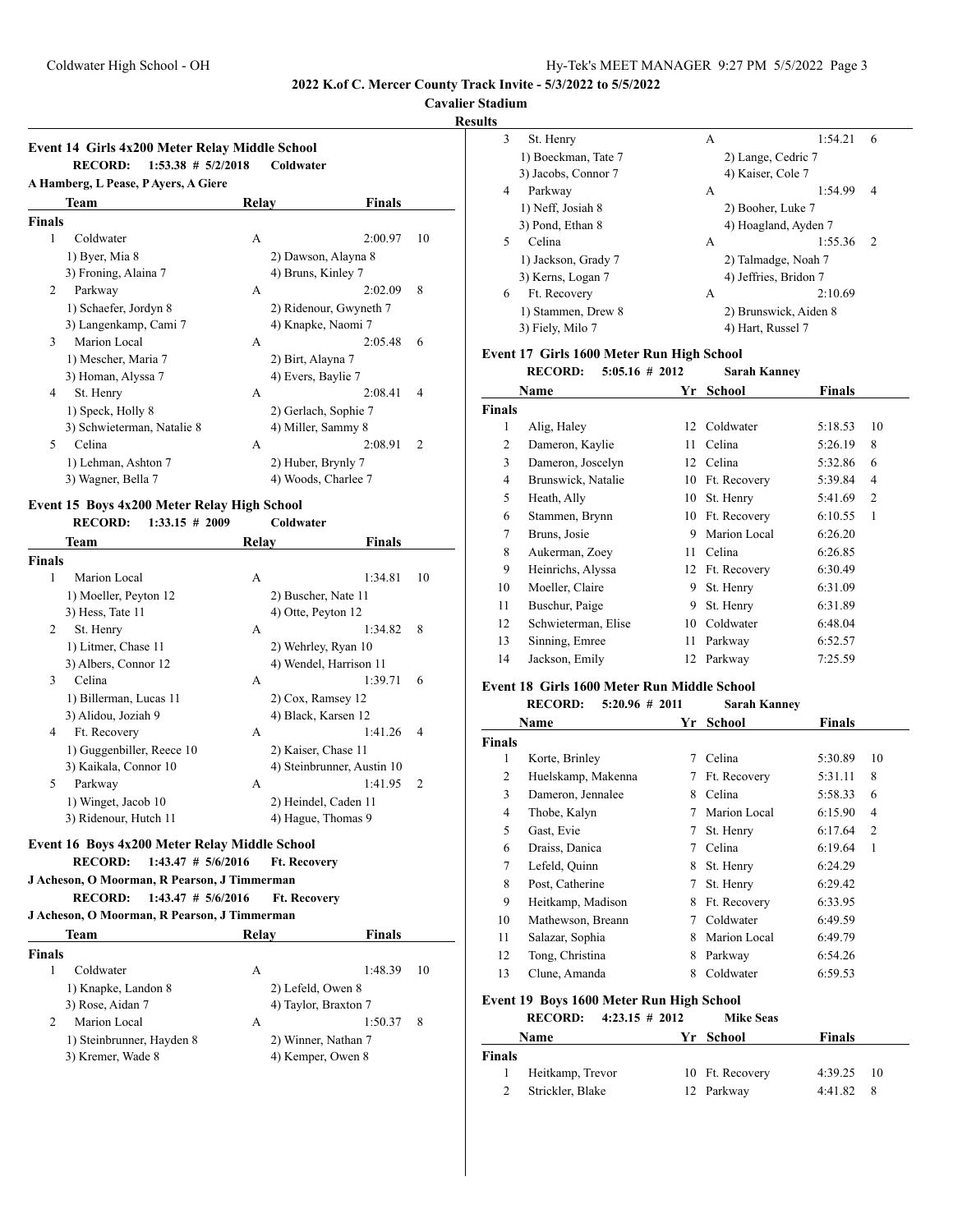# **Cavalier Stadium**

| <b>Results</b> |
|----------------|
|----------------|

|    | Finals  (Event 19 Boys 1600 Meter Run High School) |    |              |               |                |
|----|----------------------------------------------------|----|--------------|---------------|----------------|
|    | Name                                               | Yr | School       | <b>Finals</b> |                |
| 3  | Budde, Noah                                        | 11 | Marion Local | 4:47.14       | 6              |
| 4  | Faber, Adam                                        | 11 | Celina       | 4:59.55       | 4              |
| 5  | Schoen, Josh                                       | 9  | Coldwater    | 4:59.68       | $\overline{2}$ |
| 6  | Krogman, Conor                                     | 11 | Celina       | 5:01.82       | 1              |
| 7  | Sudhoff, Kale                                      | 11 | Celina       | 5:02.29       |                |
| 8  | Rowen, Tyler                                       | 10 | Parkway      | 5:11.91       |                |
| 9  | Ayers, Mason                                       | 9  | Coldwater    | 5:11.93       |                |
| 10 | Broering, Lucas                                    | 10 | Marion Local | 5:23.14       |                |
| 11 | De, Martin                                         |    | 12 St. Henry | 5:28.50       |                |
| 12 | Stammen, Eli                                       | 12 | St. Henry    | 5:38.87       |                |
| 13 | Tinkham, Woodrow                                   | 10 | Parkway      | 5:39.41       |                |
| 14 | Muhlenkamp, Trevor                                 | 11 | Marion Local | 5:46.40       |                |
| 15 | Lange, Jonathan                                    | 9  | Coldwater    | 6:05.20       |                |
| 16 | Marchal, Christian                                 | 10 | Ft. Recovery | 6:44.82       |                |

# **Event 20 Boys 1600 Meter Run Middle School**

#### **RECORD: 4:44.00 # 2003 David Wilker**

|        | Name              | Yr | <b>School</b> | <b>Finals</b> |                |
|--------|-------------------|----|---------------|---------------|----------------|
| Finals |                   |    |               |               |                |
| 1      | Brunswick, Parker | 8  | Ft. Recovery  | 5:07.37       | 10             |
| 2      | Stucke, Ryan      | 8  | Marion Local  | 5:09.14       | 8              |
| 3      | Pohlmann, Dalton  | 8  | Marion Local  | 5:24.12       | 6              |
| 4      | Dameron, Kaleb    | 7  | Celina        | 5:31.05       | 4              |
| 5      | Lehman, Caleb     | 7  | Celina        | 5:39.12       | $\overline{2}$ |
| 6      | Rindler, Michael  | 7  | St. Henry     | 5:41.14       | 1              |
| 7      | Diller, Reese     | 7  | Ft. Recovery  | 5:44.39       |                |
| 8      | Kunkler, Michael  | 7  | St. Henry     | 5:52.12       |                |
| 9      | Heitkamp, Seth    | 7  | Marion Local  | 5:52.40       |                |
| 10     | Pohlman, Zach     | 7  | Coldwater     | 5:53.97       |                |
| 11     | Heitkamp, Evan    | 8  | St. Henry     | 6:00.54       |                |
| 12     | Obringer, Noah    | 7  | Coldwater     | 6:27.10       |                |
| 13     | Westgerdes, Gavin | 7  | Parkway       | 6:36.33       |                |
| 14     | Coatney, Joel     | 8  | Celina        | 6:48.42       |                |

# **Event 21 Girls 4x100 Meter Relay High School RECORD: 51.59 # 5/6/2016 Celina**

**A Webb, K Moeder, A Cisco, H Brackman**

**RECORD: 51.59 # 5/6/2016 Celina**

# **A Webb, K Moeder, A Cisco, H Brackman**

|        | <b>Team</b>              | Relav               | <b>Finals</b>             |  |
|--------|--------------------------|---------------------|---------------------------|--|
| Finals |                          |                     |                           |  |
| 1      | Ft. Recovery             | A                   | 10<br>52.37               |  |
|        | 1) Roessner, Anna 9      |                     | 2) Fullenkamp, Allysen 11 |  |
|        | 3) Pearson, Mara 10      |                     | 4) Francis, Abbie 12      |  |
| 2      | Marion Local             | A                   | 52.87<br>8                |  |
|        | 1) Schwieterman, Lynn 12 | 2) Pohl, Natalie 12 |                           |  |
|        | 3) Moeller, Julia 11     |                     | 4) Keller, Maddie 12      |  |
| 3      | Coldwater                | А                   | 52.99<br>6                |  |
|        | 1) Hamberg, Allison 11   | 2) Linn, Shelby 9   |                           |  |
|        | 3) Keller, Kiersten 9    | 4) Zahn, Izzy 9     |                           |  |
| 4      | Celina                   | A                   | 53.06<br>4                |  |
|        | 1) Hitchcock, Ellie 10   | 2) Dirksen, Kira 11 |                           |  |
|        | 3) Veit, Paige 10        |                     | 4) Huser, Nevaeh 11       |  |
|        |                          |                     |                           |  |

| . |                       |   |                        |  |
|---|-----------------------|---|------------------------|--|
|   | St. Henry             | А | 53.67                  |  |
|   | 1) Speck, Chloe 10    |   | 2) Fullenkamp, Ellie 9 |  |
|   | 3) Stammen, Ava 11    |   | 4) Lauber, Sam 9       |  |
| 6 | Parkway               | А | 1:06.00                |  |
|   | 1) Jackson, Ashley 10 |   | 2) Rissner, Lanae 9    |  |
|   | 3) Berry, Breanna 10  |   | 4) Houser, Brynlea 9   |  |
|   |                       |   |                        |  |

# **Event 22 Girls 4x100 Meter Relay Middle School**

**RECORD: 54.12 # 2010 Coldwater**

**Rinder, Klosterman, Stlezer, Rammel**

|                | <b>Team</b>               | Relay              | Finals                    |
|----------------|---------------------------|--------------------|---------------------------|
| <b>Finals</b>  |                           |                    |                           |
| 1              | St. Henry                 | A                  | 10<br>59.03               |
|                | 1) Speck, Holly 8         |                    | 2) Hartings, Rachel 8     |
|                | 3) Rosenbeck, Emma 8      | 4) Brown, Kalani 8 |                           |
| $\mathfrak{D}$ | Coldwater                 | A                  | 8<br>59.56                |
|                | 1) Lange, Madelyn 8       |                    | 2) Dawson, Alayna 8       |
|                | 3) Froning, Alaina 7      | 4) Byer, Mia 8     |                           |
| $\mathbf{3}$   | Marion Local              | A                  | 1:00.23<br>6              |
|                | 1) Mescher, Maria 7       | 2) Birt, Alayna 7  |                           |
|                | 3) Homan, Natalie 7       |                    | 4) Homan, Alyssa 7        |
| 4              | Celina                    | A                  | 1:01.75<br>4              |
|                | 1) Lehman, Ashton 7       | 2) Huber, Brynly 7 |                           |
|                | 3) Wagner, Bella 7        |                    | 4) Woods, Charlee 7       |
| 5              | Ft. Recovery              | A                  | 1:06.80<br>$\overline{c}$ |
|                | 1) Guggenbiller, Sophia 7 | 2) Evers, Elisa 8  |                           |
|                | 3) Schmitz, Emma 7        | 4) Dues, Kylia 8   |                           |

# **Event 23 Boys 4x100 Meter Relay High School**

```
RECORD: 44.25 # 2000 Marion Local
```
**Team Relay Finals**

|               | тсаш                      | IXCIAV | т шаіз                     |                |
|---------------|---------------------------|--------|----------------------------|----------------|
| <b>Finals</b> |                           |        |                            |                |
| 1             | Marion Local              | A      | 45.06                      | 10             |
|               | 1) Pavelka, Brayden 10    |        | $2)$ Otte, Kyle $10$       |                |
|               | 3) Moeller, Peyton 12     |        | 4) Otte, Peyton 12         |                |
| 2             | St. Henry                 | A      | 45.93                      | 8              |
|               | 1) Litmer, Chase 11       |        | 2) Wehrley, Ryan 10        |                |
|               | 3) Harrod, Hayden 10      |        | 4) Wendel, Harrison 11     |                |
| 3             | Parkway                   | A      | 47.46                      | 6              |
|               | 1) Ridenour, Hutch 11     |        | 2) Heindel, Caden 11       |                |
|               | 3) Rogers, Zach 9         |        | 4) Slusher, Caden 12       |                |
| 4             | Ft. Recovery              | A      | 48.08                      | 4              |
|               | 1) Guggenbiller, Reece 10 |        | 2) Kaiser, Chase 11        |                |
|               | 3) Pearson, Ross 11       |        | 4) Steinbrunner, Austin 10 |                |
| 5             | Coldwater                 | A      | 48.25                      | $\overline{2}$ |
|               | 1) Ebbing, Austin 12      |        | 2) Gruss, Justin 10        |                |
|               | 3) Elander, Ethan 9       |        | 4) Zahn, Nico 9            |                |
| 6             | Celina                    | A      | 48.33                      |                |
|               | 1) Tebbe, Alek 12         |        | 2) Cox, Ramsey 12          |                |
|               | 3) Song, Aiden 12         |        | 4) Black, Karsen 12        |                |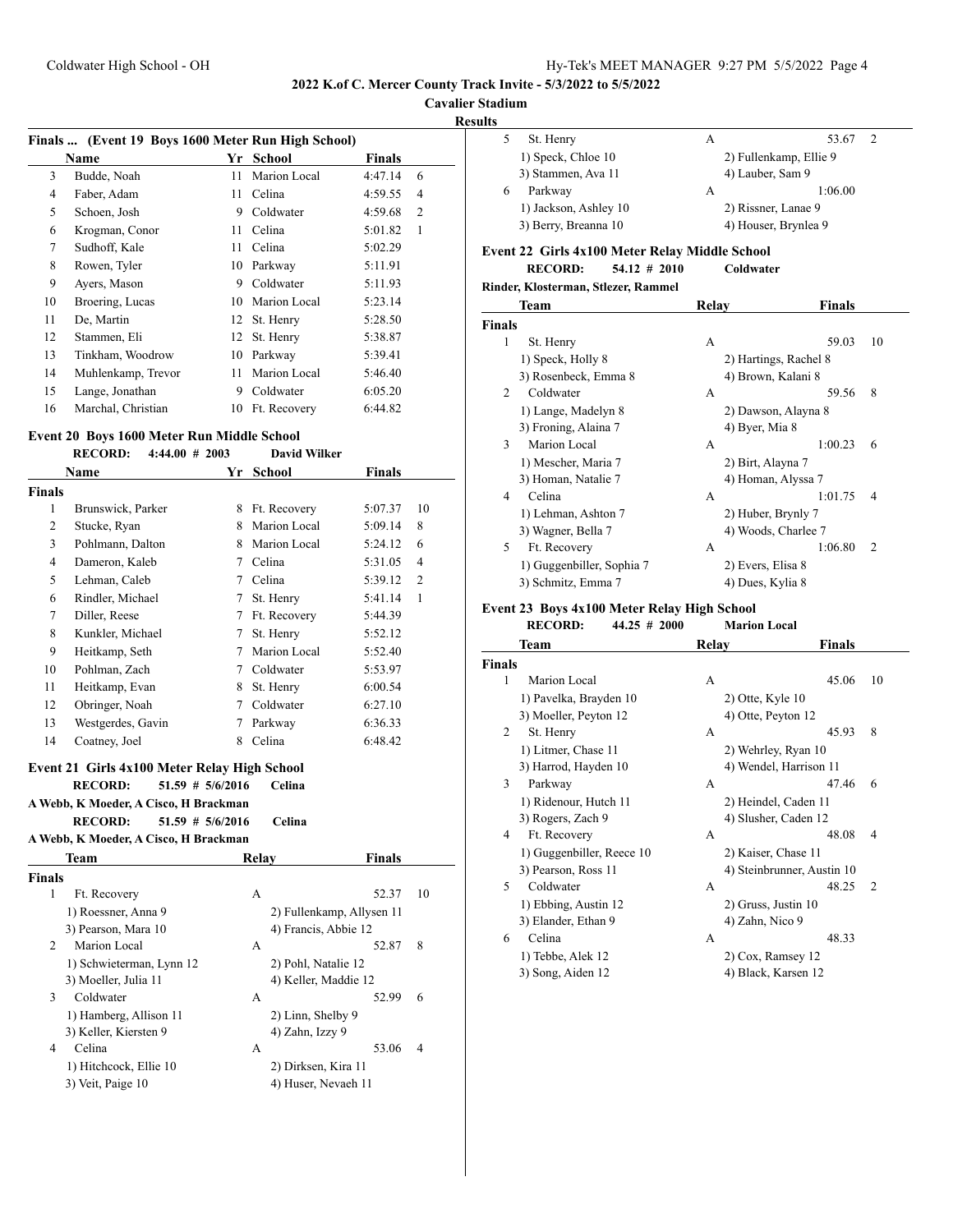**Cavalier Stadium**

#### **Results**

J,

|                | <b>RECORD:</b><br>48.00 # 1991 |       | Celina                 |                |
|----------------|--------------------------------|-------|------------------------|----------------|
|                | Team                           | Relay | Finals                 |                |
| <b>Finals</b>  |                                |       |                        |                |
| 1              | St. Henry                      | A     | 51.30                  | 10             |
|                | 1) Hoying, Kenseth 8           |       | 2) Laguire, Carter 8   |                |
|                | 3) Kaiser, Cole 7              |       | 4) Kunk, Jack 7        |                |
| $\overline{2}$ | <b>Marion Local</b>            | A     | 51.98                  | 8              |
|                | 1) Steinbrunner, Hayden 8      |       | 2) Winner, Nathan 7    |                |
|                | 3) Eifert, Kamden 8            |       | 4) Otte, Brody 8       |                |
| 3              | Coldwater                      | A     | 52.13                  | 6              |
|                | 1) Schoen, Clay 7              |       | 2) Rismiller, Sam 8    |                |
|                | 3) Obringer, Cadin 8           |       | 4) Glassford, Carter 8 |                |
| 4              | Parkway                        | A     | 53.67                  | 4              |
|                | 1) Booher, Luke 7              |       | 2) Schumm, Eli 8       |                |
|                | 3) Pond, Ethan 8               |       | 4) Neff, Josiah 8      |                |
| 5              | Ft. Recovery                   | A     | 55.57                  | $\overline{2}$ |
|                | 1) Heitkamp, Drew 8            |       | 2) Marchal, Matthew 8  |                |
|                | 3) Smith, Caleb 8              |       | 4) Acheson, Gabe 8     |                |
| 6              | Celina                         | A     | 57.64                  |                |
|                | 1) Heindel, Braydon 7          |       | 2) Jackson, Grady 7    |                |
|                | 3) Talmadge, Noah 7            |       | 4) Jeffries, Bridon 7  |                |

# **Event 25 Girls 400 Meter Run High School<br>RECORD:** 58.76 # 2007 Ca

# **RECORD: 58.76 # 2007 Catie Evers Name Yr School Finals Finals** 1 Giere, Ava 12 Coldwater 59.68 10 2 Roessner, Anna 9 Ft. Recovery 1:04.15 8 3 Wenning, Becca 10 Coldwater 1:04.95 6 4 Schwieterman, Allison 10 Celina 1:05.39 4 5 Wilker, Kaylee 9 Marion Local 1:09.51 2 6 Burns, Zoey 12 Celina 1:09.64 1 7 Osborne, Alivia 11 Parkway 1:10.14 8 Muhlenkamp, Kennedy 9 Ft. Recovery 1:10.96

#### **Event 26 Girls 400 Meter Run Middle School**

|        | <b>RECORD:</b>     | $1:01.47$ # $5/3/2017$ | <b>Kierra Wendel</b> |         |                |
|--------|--------------------|------------------------|----------------------|---------|----------------|
|        | <b>Name</b>        |                        | Yr School            | Finals  |                |
| Finals |                    |                        |                      |         |                |
| 1      | Alig, Audrey       |                        | Coldwater            | 1:06.46 | 10             |
| 2      | Knapke, Naomi      |                        | Parkway              | 1:06.53 | 8              |
| 3      | Baumer, Morgan     | 8                      | St. Henry            | 1:07.33 | 6              |
| 4      | Highley, Jada      |                        | Celina               | 1:07.83 | 4              |
| 5      | Huelskamp, Makenna |                        | Ft. Recovery         | 1:09.81 | $\overline{2}$ |
| 6      | Arling, Selena     | 8                      | Marion Local         | 1:10.31 |                |
| 7      | Stewart, Sarah     | 8                      | Coldwater            | 1:11.83 |                |
| 8      | Coats, Alexis      |                        | Coldwater            | 1:13.48 |                |

#### **Event 27 Boys 400 Meter Run High School**

|                             | <b>RECORD:</b>  | $50.80 \# 1995$ |           | <b>Adam McFarland</b> |     |
|-----------------------------|-----------------|-----------------|-----------|-----------------------|-----|
|                             | Name            |                 | Yr School | <b>Finals</b>         |     |
| <b>Finals</b>               |                 |                 |           |                       |     |
| 1.                          | Alidou, Layndin |                 | 11 Celina | 54.86 10              |     |
| $\mathcal{D}_{\mathcal{L}}$ | Stearns, Trevor |                 | Parkway   | 55.62                 | - 8 |

|   | Grieshop, Aiden    | 10 Marion Local | 55.74 | 6              |
|---|--------------------|-----------------|-------|----------------|
|   | Patton, Luke       | 10 Celina       | 56.09 | $\overline{4}$ |
|   | Gruss, Justin      | 10 Coldwater    | 56.51 | 2              |
| 6 | Pohlman, Andrew    | 9 Marion Local  | 56.92 |                |
|   | Billerman, Lucas   | Celina          | 57.26 |                |
| 8 | Hoelshcher, Victor | Marion Local    | 58.09 |                |
|   |                    |                 |       |                |

# **Event 28 Boys 400 Meter Run Middle School**

|               | <b>RECORD:</b>   | $54.67$ # 2002 | <b>David Powell</b> |               |    |
|---------------|------------------|----------------|---------------------|---------------|----|
|               | <b>Name</b>      | Yr             | School              | <b>Finals</b> |    |
| <b>Finals</b> |                  |                |                     |               |    |
|               | Schroer, Caleb   | 8              | Coldwater           | 58.49         | 10 |
| 2             | Nagel, Cale      | 8              | Marion Local        | 59.04         | 8  |
| 3             | Albers, Reed     | 8              | Ft. Recovery        | 59.15         | 6  |
| 4             | Obringer, Cadin  | 8              | Coldwater           | 1:00.64       | 4  |
| 5             | Moeller, Troy    | 8              | Marion Local        | 1:00.75       | 2  |
| 6             | Ranly, Max       |                | Marion Local        | 1:04.09       | 1  |
| 7             | Reithman, Ross   |                | Coldwater           | 1:05.04       |    |
| 8             | Siefring, Jenson | 8              | St. Henry           | 1:05.06       |    |

#### **Event 29 Girls 300 Meter Hurdles High School**

**RECORD: 45.61 # 5/7/2015 Bekah Carr**

|               | <b>RECORD:</b>      | $45.61 \# 5/7/2015$ | <b>Bekah Carr</b> |               |    |
|---------------|---------------------|---------------------|-------------------|---------------|----|
|               | <b>Name</b>         |                     | Yr School         | <b>Finals</b> |    |
| <b>Finals</b> |                     |                     |                   |               |    |
| 1             | Hoelscher, Sam      |                     | 12 Marion Local   | 48.05         | 10 |
| 2             | Schwieterman, Emily |                     | 12 Celina         | 49.85         | 8  |
| 3             | Goodwin, Carlee     |                     | 12 Coldwater      | 50.40         | 6  |
| 4             | Duenas, Isabel      | 10                  | Celina            | 52.02         | 4  |
| 5             | Leugers, Jenna      | 11                  | Coldwater         | 52.85         | 2  |
| 6             | Berry, Alexis       | 10                  | Parkway           | 53.24         | 1  |
| 7             | Matsuda, Kiana      | 10                  | Ft. Recovery      | 53.40         |    |
| 8             | Dross, Natalie      | 10                  | Celina            | 54.96         |    |

#### **Event 30 Girls 200 Meter Hurdles Middle School**

|             | <b>RECORD:</b>    | 30.67 | # 5/3/2022    | <b>Grace Moeller</b> |               |    |
|-------------|-------------------|-------|---------------|----------------------|---------------|----|
| <b>Name</b> |                   |       | School<br>Yr. |                      | <b>Finals</b> |    |
| Finals      |                   |       |               |                      |               |    |
| 1           | Buschur, Karlee   |       | 8             | St. Henry            | 30.91         | 10 |
| 2           | Moeller, Grace    |       | 8             | Marion Local         | 31.03         | 8  |
| 3           | Langenkamp, Cami  |       |               | Parkway              | 34.03         | 6  |
| 4           | Lange, Madelyn    |       | 8             | Coldwater            | 34.86         | 4  |
| 5           | Hess, Kendyl      |       |               | Marion Local         | 35.55         | 2  |
| 6           | Hicks, Ashley     |       | 8             | Coldwater            | 35.85         | 1  |
| 7           | DeMange, Kate     |       |               | Marion Local         | 35.90         |    |
| 8           | Heitkamp, Madison |       | 8             | Ft. Recovery         | 40.02         |    |

### **Event 31 Boys 300 Meter Hurdles High School**

|                | <b>RECORD:</b>      | $39.79 \# 2009$ |   | <b>Michael Goettemoeller</b> |               |               |
|----------------|---------------------|-----------------|---|------------------------------|---------------|---------------|
|                | Name                |                 |   | Yr School                    | <b>Finals</b> |               |
| Finals         |                     |                 |   |                              |               |               |
|                | Schwieterman, Tyler |                 |   | 12 Coldwater                 | 41.20         | 10            |
|                | Arling, Landon      |                 |   | 10 Marion Local              | 44.77         | 8             |
|                | Jones, Carter       |                 |   | 10 Marion Local              | 45.42         | 6             |
| $\overline{4}$ | Lutz, Jon           |                 | 9 | Celina                       | 45.49         | 4             |
| 5              | Grieshop, Grant     |                 |   | Celina                       | 46.46         | $\mathcal{P}$ |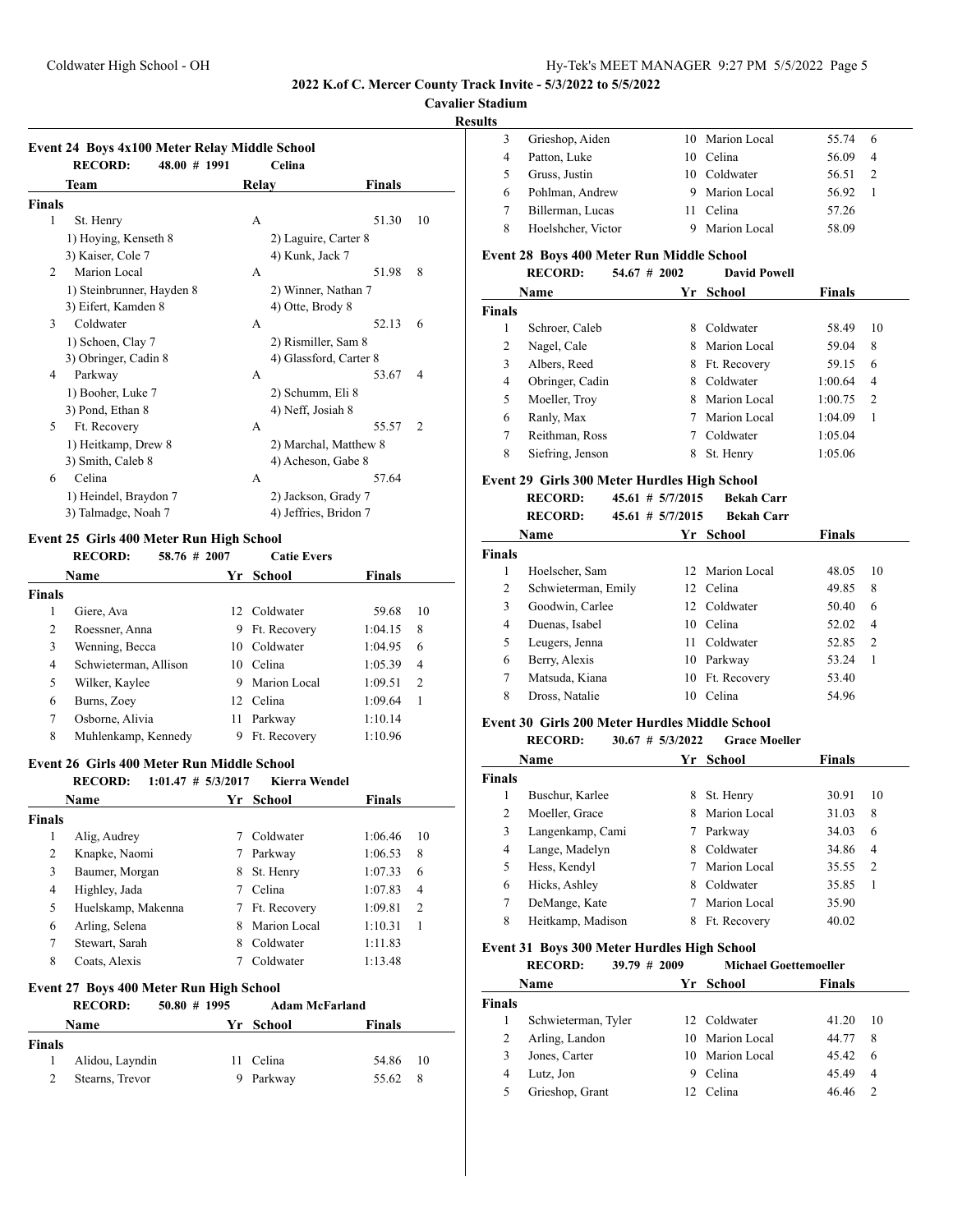**Cavalier Stadium**

**Results**

| ιιэ |                   |                |         |
|-----|-------------------|----------------|---------|
| 11  | Merrill, Grace    | 8 St. Henry    | 3:04.76 |
| 12  | Lefeld, Quinn     | 8 St. Henry    | 3:05.86 |
| 13  | Heitkamp, Madison | 8 Ft. Recovery | 3:08.01 |
| 14  | Bruns, Gina       | 7 Marion Local | 3:09.54 |
| 15  | Tong, Christina   | 8 Parkway      | 3:20.49 |

### **Event 32 Boys 200 Meter Hurdles Middle School RECORD: 27.16 # 2010 Adam Reichert**

**Finals ... (Event 31 Boys 300 Meter Hurdles High School)**

**Name Yr School Finals** Watson, Isaiah 12 Celina 47.44 1 Winner, Adam 9 Marion Local 48.63 8 Hague, Thomas 9 Parkway 49.26

|               | <b>Name</b>      |   | Yr School    | <b>Finals</b> |    |
|---------------|------------------|---|--------------|---------------|----|
| <b>Finals</b> |                  |   |              |               |    |
| 1             | Hoying, Kenseth  | 8 | St. Henry    | 28.46         | 10 |
| 2             | Huelsman, Oliver | 8 | Marion Local | 30.49         | 8  |
| 3             | Otte, Brody      | 8 | Marion Local | 31.89         | 6  |
| 4             | Ross, Max        | 8 | Coldwater    | 32.63         | 4  |
| 5             | Acheson, Gabe    | 8 | Ft. Recovery | 33.08         | 2  |
| 6             | Everman, Luke    |   | Marion Local | 33.24         | 1  |
| 7             | Rolfes, Zadyn    |   | Celina       | 34.36         |    |
| 8             | Kessen, Jake     | 8 | Coldwater    | 35.03         |    |

# **Event 33 Girls 800 Meter Run High School**

# **RECORD: 2:18.48 # 5/10/2014 Sarah Kanney**

| Name   |                    | Yr | School       | Finals  |                |
|--------|--------------------|----|--------------|---------|----------------|
| Finals |                    |    |              |         |                |
| 1      | Alig, Haley        | 12 | Coldwater    | 2:25.67 | 10             |
| 2      | Huelsman, Jayden   | 12 | Marion Local | 2:27.29 | 8              |
| 3      | Heitkamp, Leah     | 11 | St. Henry    | 2:28.42 | 6              |
| 4      | Harris, Raven      | 11 | Celina       | 2:35.84 | $\overline{4}$ |
| 5      | Diller, Megan      | 11 | Ft. Recovery | 2:38.91 | $\overline{2}$ |
| 6      | Schwieterman, Sara | 11 | Marion Local | 2:47.11 | 1              |
| 7      | May, Emma          | 10 | Coldwater    | 2:47.77 |                |
| 8      | Kaup, Joelle       | 9  | Ft. Recovery | 2:49.54 |                |
| 9      | Dailey, Kaleah     | 9  | Celina       | 2:54.16 |                |
| 10     | Aukerman, Zoev     | 11 | Celina       | 2:54.60 |                |
| 11     | Wenning, Rachel    | 12 | Coldwater    | 2:55.15 |                |
| 12     | Mescher, Alanna    | 9  | St. Henry    | 2:59.43 |                |
| 13     | Franck, Heidi      | 9  | St. Henry    | 3:02.10 |                |
| 14     | Bruns, Josie       | 9  | Marion Local | 3:06.56 |                |
| 15     | Sinning, Emree     | 11 | Parkway      | 3:08.34 |                |
| 16     | Stephenson, Brooke | 11 | Parkway      | 3:25.04 |                |
| 17     | Jackson, Emily     | 12 | Parkway      | 3:26.65 |                |

#### **Event 34 Girls 800 Meter Run Middle School**

|               | <b>RECORD:</b>     | $2:28.10$ # $5/8/2015$ | <b>Jennifer Seas</b> |               |    |
|---------------|--------------------|------------------------|----------------------|---------------|----|
|               | <b>RECORD:</b>     | $2:28.10$ # $5/8/2015$ | <b>Jennifer Seas</b> |               |    |
|               | <b>Name</b>        |                        | Yr School            | <b>Finals</b> |    |
| <b>Finals</b> |                    |                        |                      |               |    |
| 1             | Korte, Brinley     |                        | Celina               | 2:40.65       | 10 |
| 2             | Huelskamp, Makenna | 7                      | Ft. Recovery         | 2:42.22       | 8  |
| 3             | Dameron, Jennalee  | 8                      | Celina               | 2:47.79       | 6  |
| 4             | Kaiser, Ella       | 8                      | Coldwater            | 2:48.79       | 4  |
| 5             | Alig, Audrey       |                        | Coldwater            | 2:51.79       | 2  |
| 6             | Schaefer, Jordyn   | 8                      | Parkway              | 2:54.26       | 1  |
| 7             | Thobe, Kalyn       |                        | Marion Local         | 2:54.38       |    |
| 8             | Gast, Evie         | 7                      | St. Henry            | 2:55.43       |    |
| 9             | Hemmelgarn, Kate   | 8                      | Coldwater            | 2:56.76       |    |
| 10            | Niekamp, Kendall   |                        | Marion Local         | 2:58.38       |    |

#### **Event 35 Boys 800 Meter Run High School RECORD: 1:58.11 # 2000 Todd Thobe**

| Name          |                   | Yr | <b>School</b> | Finals  |                |
|---------------|-------------------|----|---------------|---------|----------------|
| <b>Finals</b> |                   |    |               |         |                |
| 1             | Broering, Aaron   | 12 | Marion Local  | 2:09.24 | 10             |
| 2             | Budde, Noah       | 11 | Marion Local  | 2:12.04 | 8              |
| 3             | Strickler, Blake  | 12 | Parkway       | 2:12.34 | 6              |
| 4             | Schoen, Wesley    | 10 | Marion Local  | 2:12.79 | 4              |
| 5             | Schoen, Josh      | 9  | Coldwater     | 2:13.11 | $\overline{2}$ |
| 6             | Fullenkamp, Nolan | 11 | St. Henry     | 2:13.16 | 1              |
| 7             | Alidou, Joziah    | 9  | Celina        | 2:18.57 |                |
| 8             | Sudhoff, Kale     | 11 | Celina        | 2:24.29 |                |
| 9             | Moorman, Drew     | 9  | Coldwater     | 2:31.66 |                |
| 10            | Hannewold, Issac  | 10 | Coldwater     | 2:34.48 |                |
| 11            | Carpenter, Wyatt  | 9  | Parkway       | 2:39.54 |                |
| 12            | Mestemaker, Ryan  | 9  | St. Henry     | 2:40.42 |                |
| 13            | Langenkamp, Drew  | 10 | Ft. Recovery  | 2:48.18 |                |
| 14            | Smith, Derek      | 11 | Parkway       | 2:49.83 |                |

# **Event 36 Boys 800 Meter Run Middle School**

#### **RECORD: 2:10.97 # 2000 Marty Schoenherr**

|               | Name                | Yr | School       | <b>Finals</b> |                |
|---------------|---------------------|----|--------------|---------------|----------------|
| <b>Finals</b> |                     |    |              |               |                |
| 1             | Schroer, Caleb      | 8  | Coldwater    | 2:21.41       | 10             |
| 2             | Goettemoeller, Trey | 8  | Marion Local | 2:21.80       | 8              |
| 3             | Brunswick, Parker   | 8  | Ft. Recovery | 2:26.95       | 6              |
| 4             | Stucke, Ryan        | 8  | Marion Local | 2:29.09       | 4              |
| 5             | Ahrens, Kale        | 7  | Marion Local | 2:35.41       | $\overline{2}$ |
| 6             | Dameron, Kaleb      | 7  | Celina       | 2:37.03       | 1              |
| 7             | Heitkamp, Evan      | 8  | St. Henry    | 2:38.58       |                |
| 8             | Kramer, Anderson    | 8  | St. Henry    | 2:39.96       |                |
| 9             | Rindler, Michael    | 7  | St. Henry    | 2:41.18       |                |
| 10            | Hoagland, Ayden     | 7  | Parkway      | 2:45.55       |                |
| 11            | Albers, Reed        | 8  | Ft. Recovery | 2:47.24       |                |
| 12            | Bange, Jackson      | 7  | Celina       | 2:48.27       |                |
| 13            | Diller, Reese       | 7  | Ft. Recovery | 2:50.11       |                |
| 14            | Pohlman, Zach       | 7  | Coldwater    | 2:52.96       |                |
| 15            | Lefeld, Gavin       | 8  | Coldwater    | 2:59.53       |                |
| 16            | Coatney, Joel       | 8  | Celina       | 3:20.10       |                |

#### **Event 37 Girls 200 Meter Dash High School**

|               | $26.40 \# 1994$<br><b>RECORD:</b> |    | <b>Karen Fisher</b> |               |                |
|---------------|-----------------------------------|----|---------------------|---------------|----------------|
|               | Name                              | Yr | School              | <b>Finals</b> |                |
| <b>Finals</b> |                                   |    |                     |               |                |
|               | Zahn, Izzy                        | 9  | Coldwater           | 27.14         | 10             |
| 2             | Hamberg, Allison                  | 11 | Coldwater           | 28.18         | 8              |
| 3             | Hoelscher, Sam                    |    | 12 Marion Local     | 28.38         | 6              |
| 4             | Hitchcock, Ellie                  | 10 | Celina              | 28.55         | 4              |
| 5             | Pearson, Mara                     |    | 10 Ft. Recovery     | 28.68         | $\overline{c}$ |
| 6             | Schwieterman, Allison             | 10 | Celina              | 28.98         |                |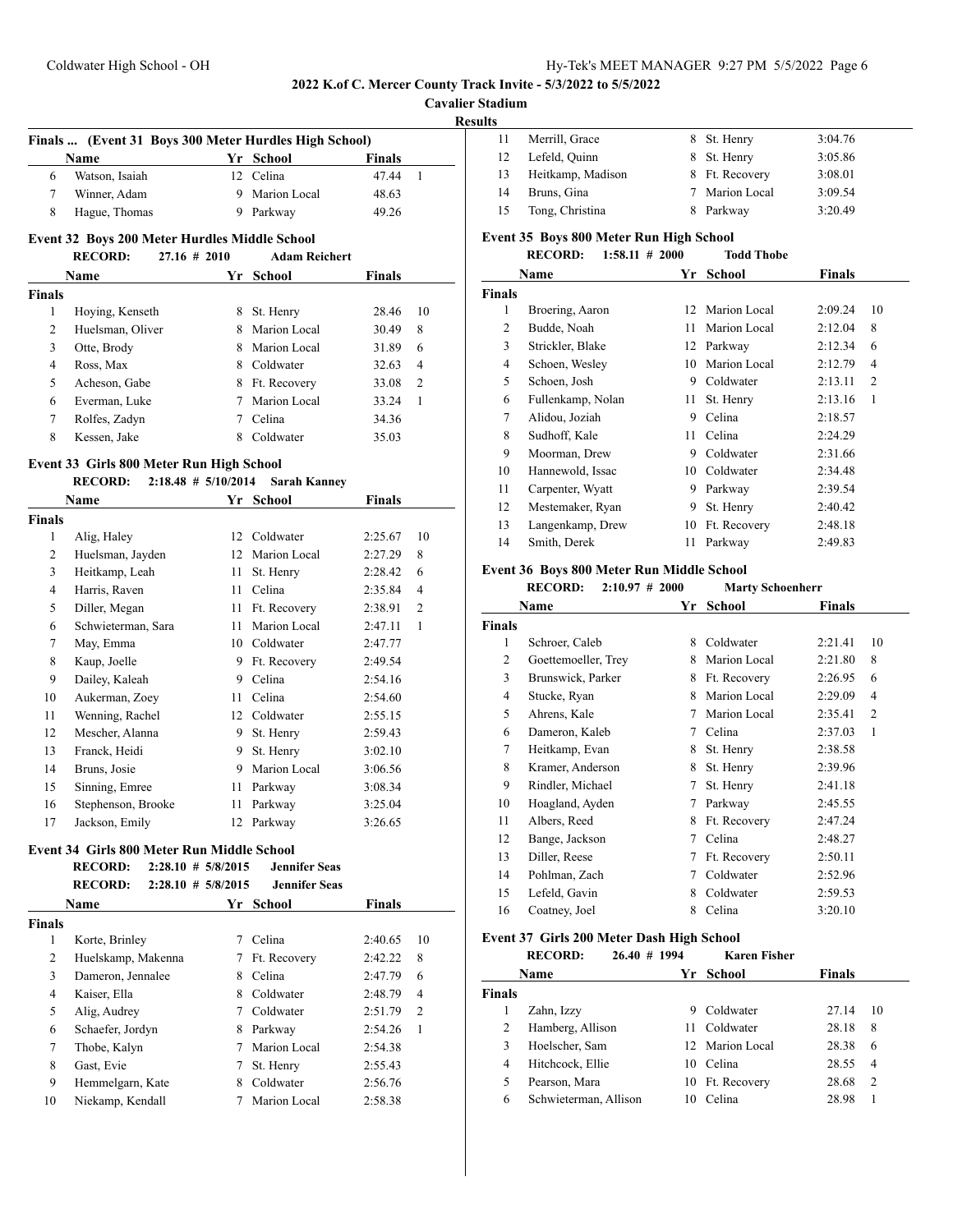**Cavalier Stadium**

#### **Results**

|                | Name                                                                                                                                                                                                                          |                      | Yr School            | <b>Finals</b>           |  |
|----------------|-------------------------------------------------------------------------------------------------------------------------------------------------------------------------------------------------------------------------------|----------------------|----------------------|-------------------------|--|
| 7              | Pohl, Natalie                                                                                                                                                                                                                 |                      | 12 Marion Local      | 29.00                   |  |
| 8              | Moeller, Julia                                                                                                                                                                                                                | 11 -                 | Marion Local         | 29.70                   |  |
|                | Event 38 Girls 200 Meter Dash Middle School                                                                                                                                                                                   |                      |                      |                         |  |
|                | <b>RECORD:</b>                                                                                                                                                                                                                | $26.39 \# 2013$      | <b>Gina Strable</b>  |                         |  |
|                | Name                                                                                                                                                                                                                          |                      | Yr School            | <b>Finals</b>           |  |
| Finals         |                                                                                                                                                                                                                               |                      |                      |                         |  |
| 1              | Pohlman, Alea                                                                                                                                                                                                                 |                      | 8 Marion Local       | 29.58<br>10             |  |
| 2              | Bruns, Kinley                                                                                                                                                                                                                 |                      | 7 Coldwater          | 29.85<br>8              |  |
| 3              | Schleucher, Ruby                                                                                                                                                                                                              |                      | 7 Celina             | 30.00<br>6              |  |
| 4              | Knapke, Naomi                                                                                                                                                                                                                 |                      | 7 Parkway            | 30.84<br>4              |  |
| 5              | Sudhoff, Brookelyn                                                                                                                                                                                                            |                      | 7 Coldwater          | 31.22<br>2              |  |
| 6              | Eckstein, Mya                                                                                                                                                                                                                 |                      | 7 Marion Local       | 31.84<br>1              |  |
| 7              | Speck, Holly                                                                                                                                                                                                                  |                      | 8 St. Henry          | 32.40                   |  |
| 8              | Byer, Mia                                                                                                                                                                                                                     |                      | 8 Coldwater          | 32.75                   |  |
|                | Event 39 Boys 200 Meter Dash High School                                                                                                                                                                                      |                      |                      |                         |  |
|                | <b>RECORD:</b>                                                                                                                                                                                                                | $22.59$ # $5/1/2018$ | <b>Robby LeFevre</b> |                         |  |
|                | <b>RECORD:</b>                                                                                                                                                                                                                | $22.59$ # $5/1/2018$ | <b>Robby LeFevre</b> |                         |  |
|                | Name and the same state of the state of the state of the state of the state of the state of the state of the state of the state of the state of the state of the state of the state of the state of the state of the state of |                      | Yr School            | <b>Finals</b>           |  |
| Finals         |                                                                                                                                                                                                                               |                      |                      |                         |  |
| 1              | Wendel, Harrison                                                                                                                                                                                                              | 11                   | St. Henry            | 23.59<br>10             |  |
| $\overline{2}$ | Riethman, Jack                                                                                                                                                                                                                |                      | 10 Coldwater         | 8<br>23.94              |  |
| 3              | Buscher, Nate                                                                                                                                                                                                                 |                      | 11 Marion Local      | 24.23<br>6              |  |
| 4              | Moeller, Peyton                                                                                                                                                                                                               |                      | 12 Marion Local      | 24.38<br>4              |  |
| 5              |                                                                                                                                                                                                                               |                      |                      |                         |  |
|                | Alidou, Layndin                                                                                                                                                                                                               |                      | 11 Celina            | 24.43<br>2              |  |
| 6              | Stearns, Trevor                                                                                                                                                                                                               |                      | 9 Parkway            | 24.73<br>1              |  |
| 7              | Billerman, Lucas                                                                                                                                                                                                              |                      | 11 Celina            | 24.89                   |  |
| 8              | Moeller, Owen                                                                                                                                                                                                                 |                      | 11 Marion Local      | 25.23                   |  |
|                | Event 40 Boys 200 Meter Dash Middle School                                                                                                                                                                                    |                      |                      |                         |  |
|                | <b>RECORD:</b>                                                                                                                                                                                                                | $24.20$ # 1985       | <b>Chris Yenser</b>  |                         |  |
|                | Name                                                                                                                                                                                                                          |                      | Yr School            | Finals                  |  |
| Finals         |                                                                                                                                                                                                                               |                      |                      |                         |  |
| 1              | Bertke, Parker                                                                                                                                                                                                                |                      | 8 Celina             | 25.39<br>10             |  |
| 2              | Nagel, Cale                                                                                                                                                                                                                   |                      | 8 Marion Local       | 25.99<br>8              |  |
| 3              | Taylor, Braxton                                                                                                                                                                                                               |                      | 7 Coldwater          | 26.24<br>6              |  |
| 4              | Rose, Aidan                                                                                                                                                                                                                   |                      | 7 Coldwater          | 27.56<br>$\overline{4}$ |  |
| 5              | Knapke, Landon                                                                                                                                                                                                                |                      | 8 Coldwater          | 27.59<br>2              |  |
| 6              | Kunk, Jack                                                                                                                                                                                                                    | 7                    | St. Henry            | 27.82<br>1              |  |
| 7              | Heitkamp, Drew                                                                                                                                                                                                                | 8                    | Ft. Recovery         | 27.94                   |  |
| 8              | Eifert, Kamden                                                                                                                                                                                                                | 8                    | Marion Local         | 28.26                   |  |
|                | Event 41 Girls 3200 Meter Run High School                                                                                                                                                                                     |                      |                      |                         |  |
|                | <b>RECORD:</b>                                                                                                                                                                                                                | $10:56.31$ # 2012    | <b>Sarah Kanney</b>  |                         |  |
|                | Name                                                                                                                                                                                                                          |                      | Yr School            | <b>Finals</b>           |  |
| <b>Finals</b>  |                                                                                                                                                                                                                               |                      |                      |                         |  |
| 1              | Dameron, Kaylie                                                                                                                                                                                                               | 11                   | Celina               | 10<br>12:02.58          |  |
| 2              | Dameron, Joscelyn                                                                                                                                                                                                             |                      | 12 Celina            | 12:15.60<br>8           |  |
| 3              | Will, Ellie                                                                                                                                                                                                                   |                      | 10 Ft. Recovery      | 12:23.74<br>6           |  |
|                | Heath, Ally                                                                                                                                                                                                                   |                      | 10 St. Henry         | 12:42.81<br>4           |  |
| 4              |                                                                                                                                                                                                                               |                      |                      |                         |  |
| 5              | Williamson, Paige                                                                                                                                                                                                             |                      | 10 Parkway           | 2<br>13:23.40           |  |
| 6              | Hart, Jenna                                                                                                                                                                                                                   |                      | 10 Ft. Recovery      | 13:41.25<br>1           |  |

| Heitkamp, Ellie<br>Trisel, Kathryn                                 | 9 Marion Local<br>10 Parkway | 14:44.63<br>15:04.93 |
|--------------------------------------------------------------------|------------------------------|----------------------|
| Event 42 Boys 3200 Meter Run High School<br>RECORD: 9:38.38 # 2009 | <b>Andrew Goodwin</b>        |                      |

# **Name Yr School Finals Finals** 1 Heitkamp, Trevor 10 Ft. Recovery 10:14.01 10 2 Stucke, Troy 11 Marion Local 10:32.88 8 3 Krogman, Conor 11 Celina 10:35.27 6 4 Drexler, Mattias 11 Celina 10:52.54 4 5 Ayers, Mason 9 Coldwater 11:11.40 2 6 Rowen, Tyler 10 Parkway 11:20.65 1 7 Kemper, Preston 10 Marion Local 11:32.26 8 Tuente, Cole 9 Marion Local 11:47.49 9 Backs, Andrew 11 Celina 12:04.27 10 Stammen, Eli 12 St. Henry 12:15.57 11 Balster, Jason 11 St. Henry 12:20.11 12 Pohlman, Lucas 11 Coldwater 13:15.75 13 Homan, Zach 9 Coldwater 13:31.53

#### **Event 43 Girls 4x400 Meter Relay High School**

**RECORD: 4:09.59 # 5/4/2022 Coldwater**

#### **B Wenning, C Goodwin, H Alig, A Giere**

|                | <b>Team</b>               | Relay | <b>Finals</b>             |
|----------------|---------------------------|-------|---------------------------|
| <b>Finals</b>  |                           |       |                           |
| 1              | Coldwater                 | A     | 4:09.59#<br>-10           |
|                | 1) Wenning, Becca 10      |       | 2) Goodwin, Carlee 12     |
|                | 3) Alig, Haley 12         |       | 4) Giere, Ava 12          |
| $\overline{c}$ | Ft. Recovery              | A     | 8<br>4:18.75              |
|                | 1) Roessner, Anna 9       |       | 2) Brunswick, Natalie 10  |
|                | 3) Diller, Megan 11       |       | 4) Francis, Abbie 12      |
| 3              | Marion Local              | A     | 4:20.12<br>6              |
|                | 1) Hoelscher, Sam 12      |       | 2) Schwieterman, Lynn 12  |
|                | 3) Huelsman, Jayden 12    |       | 4) Keller, Maddie 12      |
| 4              | Celina                    | A     | 4:31.59<br>4              |
|                | 1) Schwieterman, Emily 12 |       | 2) Burns, Zoey 12         |
|                | 3) Stacy, Brianna 11      |       | 4) Duenas, Isabel 10      |
| 5              | St. Henry                 | A     | 4:39.97<br>$\overline{2}$ |
|                | 1) Holdheide, Katelyn 9   |       | 2) Heitkamp, Leah 11      |
|                | 3) Siefring, Amelia 9     |       | 4) Muhlenkamp, Mara 11    |
| 6              | Parkway                   | A     | 5:25.97                   |
|                | 1) Sinning, Emree 11      |       | 2) Osborne, Alivia 11     |
|                | 3) Houser, Brynlea 9      |       | 4) Stephenson, Brooke 11  |
|                |                           |       |                           |

#### **Event 44 Girls 4x400 Meter Relay Middle School**

**RECORD: 4:24.10 # 1993 Coldwater**

| <b>Team</b>         | Relav              | <b>Finals</b>        |
|---------------------|--------------------|----------------------|
| <b>Finals</b>       |                    |                      |
| St. Henry           | A                  | 4:38.95<br>-10       |
| 1) Baumer, Morgan 8 | 2) Wendel, Renee 7 |                      |
| 3) Gast, Evie 7     |                    | 4) Buschur, Karlee 8 |
| Coldwater           | А                  | 4:42.49<br>8         |
| 1) Stewart, Sarah 8 | 2) Coats, Alexis 7 |                      |
| 3) May, Kelly 8     | 4) Alig, Audrey 7  |                      |
|                     |                    |                      |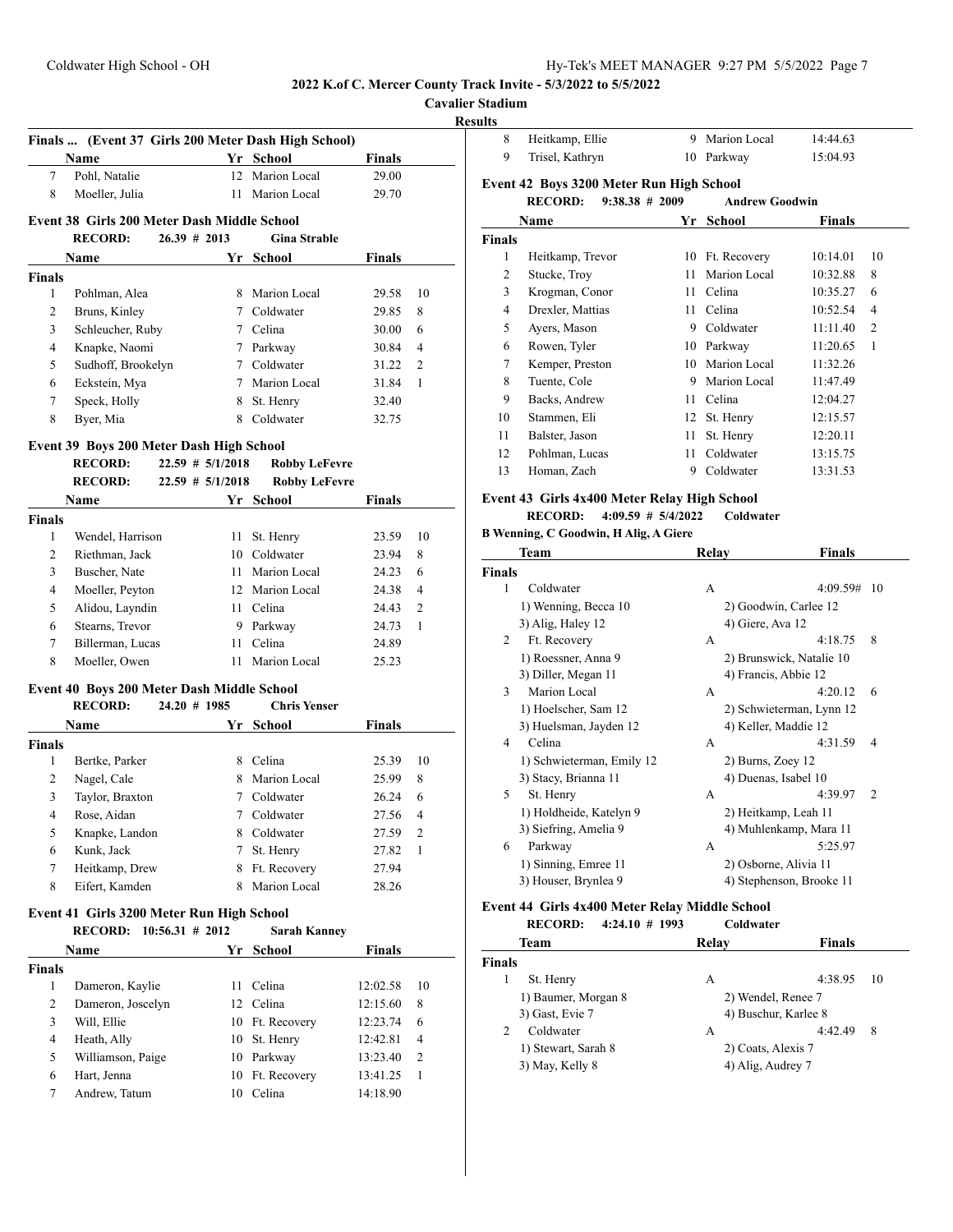# **Cavalier Stadium**

**Results**

|   | Finals  (Event 44 Girls 4x400 Meter Relay Middle School) |                     |                           |  |  |  |
|---|----------------------------------------------------------|---------------------|---------------------------|--|--|--|
|   | Team                                                     | Relay               | <b>Finals</b>             |  |  |  |
| 3 | Marion Local                                             | А                   | 4:47.25<br>6              |  |  |  |
|   | 1) Arling, Selena 8                                      | 2) Hess, Kendyl 7   |                           |  |  |  |
|   | 3) Rindler, Hannah 8                                     |                     | 4) Moeller, Grace 8       |  |  |  |
| 4 | Celina                                                   | А                   | 4:55.49<br>4              |  |  |  |
|   | 1) Wagner, Bella 7                                       |                     | 2) Draiss, Danica 7       |  |  |  |
|   | 3) Highley, Jada 7                                       |                     | 4) Schleucher, Ruby 7     |  |  |  |
| 5 | Ft. Recovery                                             | А                   | 5:09.40<br>$\overline{2}$ |  |  |  |
|   | 1) Shuttleworth, Aubrey 7                                | 2) Grisez, Alexis 7 |                           |  |  |  |
|   | 3) Guggenbiller, Sophia 7                                |                     | 4) Muhlenkamp, Cameron 7  |  |  |  |

#### **Event 45 Boys 4x400 Meter Relay High School<br>RECORD:** 3:29.30 # 1993 Celina  $RECORD: 3:29.30 \neq 1993$

|        | necone.<br>$J.2J.00$ $\pi$ 1/10 | Сенна               |                           |  |
|--------|---------------------------------|---------------------|---------------------------|--|
|        | Team                            | Relav               | <b>Finals</b>             |  |
| Finals |                                 |                     |                           |  |
| 1      | Marion Local                    | A                   | 3:42.78<br>10             |  |
|        | 1) Grieshop, Aiden 10           |                     | 2) Hoelshcher, Victor 9   |  |
|        | 3) Hess, Tate 11                |                     | 4) Schoen, Wesley 10      |  |
| 2      | St. Henry                       | A                   | 8<br>3:46.21              |  |
|        | 1) Litmer, Chase 11             |                     | 2) Wendel, Harrison 11    |  |
|        | 3) Fullenkamp, Nolan 11         |                     | 4) Wehrley, Ryan 10       |  |
| 3      | Parkway                         | A                   | 3:47.87<br>6              |  |
|        | 1) Heindel, Caden 11            |                     | 2) Slusher, Caden 12      |  |
|        | 3) Strickler, Blake 12          |                     | 4) Stearns, Trevor 9      |  |
| 4      | Celina                          | A                   | 3:51.97<br>$\overline{4}$ |  |
|        | 1) Billerman, Lucas 11          |                     | 2) Alidou, Joziah 9       |  |
|        | 3) Patton, Luke 10              |                     | 4) Alidou, Layndin 11     |  |
| 5      | Coldwater                       | A                   | 4:07.41<br>$\overline{2}$ |  |
|        | 1) Schoen, Josh 9               | 2) Zahn, Nico 9     |                           |  |
|        | 3) Ebbing, Austin 12            | 4) Gruss, Justin 10 |                           |  |

# **Event 46 Boys 4x400 Meter Relay Middle School<br>RECORD:** 3:56.90 # 2001 Marion L

|        | <b>RECORD:</b><br>3:56.90#2001 |       | <b>Marion Local</b>    |    |
|--------|--------------------------------|-------|------------------------|----|
|        | Team                           | Relay | Finals                 |    |
| Finals |                                |       |                        |    |
| 1      | Coldwater                      | A     | 4:01.60                | 10 |
|        | 1) Schoen, Clay 7              |       | 2) Obringer, Cadin 8   |    |
|        | 3) Rismiller, Sam 8            |       | 4) Schroer, Caleb 8    |    |
| 2      | Marion Local                   | A     | 4:02.60                | 8  |
|        | 1) Dahms, Dylan 8              |       | 2) Huelsman, Oliver 8  |    |
|        | 3) Kremer, Christian 8         |       | 4) Pohlmann, Dalton 8  |    |
| 3      | Parkway                        | A     | 4:17.05                | 6  |
|        | 1) Schumm, Eli 8               |       | 2) Neff, Josiah 8      |    |
|        | 3) Booher, Luke 7              |       | 4) Stolly, Nathaniel 8 |    |
| 4      | Celina                         | A     | 4:31.93                | 4  |
|        | 1) Lehman, Caleb 7             |       | 2) Dabbelt, Harrison 7 |    |
|        | 3) Jeffries, Bridon 7          |       | 4) Spencer, Isaac 7    |    |
| 5      | St. Henry                      | A     | 4:35.45                | 2  |
|        | 1) Foley, Logan 8              |       | 2) Rauh, Owin 7        |    |
|        | 3) Bruggeman, Alex 8           |       | 4) Siefring, Jenson 8  |    |
| 6      | Ft. Recovery                   | A     | 4:36.04                |    |
|        | 1) Roessner, Isaac 7           |       | 2) Evers, Brady 7      |    |
|        | 3) Fullenkamp, Carson 8        |       | 4) Jutte, Breaker 7    |    |

| <b>Event 47 Girls Discus Throw High School</b><br><b>RECORD:</b><br>$130-09$ # 1991<br><b>Carrie Poor</b> |                  |    |               |           |                |
|-----------------------------------------------------------------------------------------------------------|------------------|----|---------------|-----------|----------------|
|                                                                                                           | Name             | Yr | <b>School</b> | Finals    |                |
| <b>Finals</b>                                                                                             |                  |    |               |           |                |
| 1                                                                                                         | Lutz, Amelia     | 11 | Celina        | 111-04.50 | 10             |
| $\overline{c}$                                                                                            | Rammel, Whitley  | 12 | Ft. Recovery  | 103-04.50 | 8              |
| 3                                                                                                         | Leugers, Jenna   | 11 | Coldwater     | 87-09.50  | 6              |
| 4                                                                                                         | Clune, Alicia    | 12 | St. Henry     | 87-06.50  | 4              |
| 5                                                                                                         | Buschur, Kate    | 10 | Coldwater     | 86-06.50  | $\overline{2}$ |
| 6                                                                                                         | Roehm, Raegan    | 12 | Parkway       | 86-01.50  | 1              |
| 7                                                                                                         | Winner, Samantha | 11 | Celina        | 86-01     |                |
| 8                                                                                                         | Winner, Molly    | 12 | Marion Local  | 84-03     |                |
| 9                                                                                                         | Fleck, Georgia   | 9  | Marion Local  | 82-04.50  |                |
| 10                                                                                                        | Sheppard, Sarah  | 11 | Parkway       | 81-06     |                |
| 11                                                                                                        | Hart, Mandi      | 9  | Coldwater     | 79-09     |                |
| 12                                                                                                        | Stammen, Alyssa  | 11 | St. Henry     | 79-07     |                |
| 13                                                                                                        | Louis, Alcy      | 9  | Celina        | 77-00     |                |
| 14                                                                                                        | Niekamp, Karlie  | 9  | Ft. Recovery  | 71-10.50  |                |
| 15                                                                                                        | Wendel, Amber    | 11 | Marion Local  | 70-03     |                |
| 16                                                                                                        | Eichler, Leah    | 12 | Parkway       | 69-01     |                |
| 17                                                                                                        | DeRoo, Saidy     | 9  | Ft. Recovery  | 53-09.50  |                |

# **Event 48 Girls Discus Throw Middle School<br>RECORD:** 107.00 # 2000 Katia H

|               | <b>RECORD:</b><br>$107-00 \# 2000$ |    | Katie Homan  |               |                |
|---------------|------------------------------------|----|--------------|---------------|----------------|
|               | Name                               | Yr | School       | <b>Finals</b> |                |
| <b>Finals</b> |                                    |    |              |               |                |
| 1             | Will, Katrina                      | 8  | Marion Local | 80-05.50      | 10             |
| 2             | Grieshop, Libby                    | 7  | Coldwater    | 69-08.50      | 8              |
| 3             | Mescher, Ava                       | 8  | Marion Local | 69-00.50      | 6              |
| 4             | Evers, Elisa                       | 8  | Ft. Recovery | 68-05.50      | 4              |
| 5             | Schoenlein, Kiley                  | 7  | Marion Local | 64-05         | $\overline{2}$ |
| 6             | Ontrop, Paige                      | 7  | Coldwater    | 60-02         | 1              |
| 7             | Timmerman, Tori                    | 7  | Coldwater    | 59-05         |                |
| 8             | Muntzinger, Madison                | 7  | Celina       | 58-09         |                |
| 9             | Rosenbeck, Emma                    | 8  | St. Henry    | 56-05         |                |
| 10            | Moeller, Natalie                   | 8  | Parkway      | 55-00         |                |
| 11            | Wibbenmeyer, Taryn                 | 7  | Celina       | 54-00         |                |
| 12            | Brunswick, Deanna                  | 8  | St. Henry    | 52-01.50      |                |
| 12            | Hartings, Rachel                   | 8  | St. Henry    | 52-01.50      |                |
| 14            | Hinton, Krystal                    |    | Celina       | $40 - 01$     |                |
|               |                                    |    |              |               |                |

# **Event 49 Boys Discus Throw High School**

| <b>RECORD:</b> |  | $163-03$ # $5/2/2018$ | <b>Tyler Ross</b> |
|----------------|--|-----------------------|-------------------|

|               | Name               |    | Yr School       | <b>Finals</b> |                |
|---------------|--------------------|----|-----------------|---------------|----------------|
| <b>Finals</b> |                    |    |                 |               |                |
| 1             | Keller, Brandon    |    | 12 St. Henry    | 141-01        | 10             |
| 2             | Knapke, Jack       | 10 | Marion Local    | 139-11        | 8              |
| 3             | Quinter, Dustin    | 11 | St. Henry       | 138-07        | 6              |
| 4             | Rasawehr, Isaac    | 11 | Celina          | 127-09        | 4              |
| 5             | Murlin, Kaden      | 10 | Celina          | 127-05        | $\overline{2}$ |
| 6             | Meyer, Jesse       |    | 12 Coldwater    | 126-11        | 1              |
| 7             | Chrisman, Adam     |    | 12 Marion Local | $120-10$      |                |
| 8             | Chilcoat, Dalton   | 9  | Celina          | 120-08        |                |
| 9             | Partington, Kevin  |    | 12 Marion Local | 109-11        |                |
| 10            | Klosterman, Braden | 11 | Coldwater       | 107-05        |                |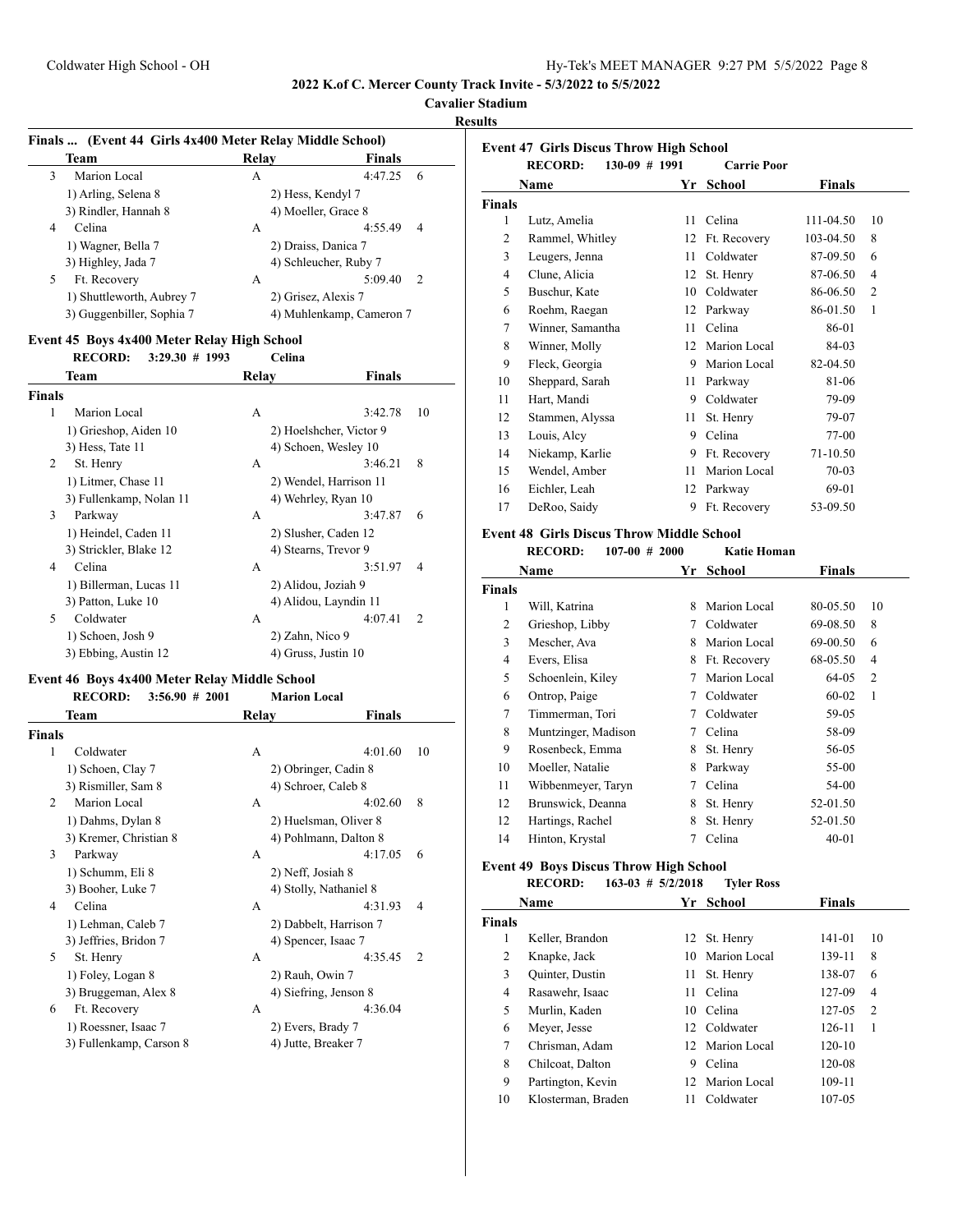**Cavalier Stadium**

**Results**

|    | Finals  (Event 49 Boys Discus Throw High School) |    |              |               |
|----|--------------------------------------------------|----|--------------|---------------|
|    | Name                                             |    | Yr School    | <b>Finals</b> |
| 11 | Stammen, Caleb                                   |    | 12 Coldwater | 106-07        |
| 12 | Feldes, Jordan                                   |    | 12 Parkway   | 105-09        |
| 13 | Thomas, Peyton                                   |    | 12 St. Henry | 96-09         |
| 14 | Rich, Corban                                     | 11 | Parkway      | 96-03         |
| 15 | Rollins, Trent                                   |    | 10 Parkway   | $90 - 11$     |
| 16 | Marchal, Caden                                   | 9  | Ft. Recovery | 65-07         |
| 17 | Lauber, Brett                                    | 10 | Ft. Recovery | 61-09         |
| 18 | Bertke, Mitchell                                 | 9  | Ft. Recovery | 61-05         |

# **Event 50 Boys Discus Throw Middle School**

|                | <b>RECORD:</b><br>$139-06$ # 2002 |    | <b>Brian Brunswick</b> |            |    |
|----------------|-----------------------------------|----|------------------------|------------|----|
|                | Name                              | Yr | School                 | Finals     |    |
| Finals         |                                   |    |                        |            |    |
| 1              | Siefring, Oliver                  | 8  | Marion Local           | $113 - 10$ | 10 |
| $\overline{2}$ | Taylor, Braxton                   | 7  | Coldwater              | 108-05     | 8  |
| 3              | Fleck, Wyatt                      | 8  | Marion Local           | 100-02     | 6  |
| $\overline{4}$ | Uhlenhake, Beau                   | 7  | St. Henry              | 97-10      | 4  |
| 5              | Poeppleman, Eddie                 | 8  | Marion Local           | 95-08      | 2  |
| 6              | Hess, Gavin                       | 7  | St. Henry              | 90-07      | 1  |
| 7              | Obringer, Eddie                   | 8  | Coldwater              | $90 - 04$  |    |
| 8              | Schwieterman, Jake                | 8  | St. Henry              | 89-00      |    |
| 9              | Fullenkamp, Carson                | 8  | Ft. Recovery           | 86-05      |    |
| 10             | Ly, Benjamin                      | 7  | Celina                 | $80 - 10$  |    |
| 11             | Brunswick, Aiden                  | 8  | Ft. Recovery           | 71-04      |    |
| 12             | Posada, Mason                     | 7  | Celina                 | 68-08      |    |
| 13             | Ahrens, Parker                    | 7  | Coldwater              | 67-02      |    |
| 14             | Spencer, Isaac                    | 7  | Celina                 | 65-05      |    |
| 15             | Pancake, Wyatt                    | 7  | Parkway                | 58-08      |    |
| 16             | Trisel, Ian                       | 8  | Parkway                | 54-05      |    |
| 17             | Ackley, Mason                     | 7  | Parkway                | 51-07      |    |

# **Event 53 Boys High Jump High School**

|               | <b>RECORD:</b>      | $6-08$ # 2003 | <b>Tyler Niekamp</b> |               |    |
|---------------|---------------------|---------------|----------------------|---------------|----|
|               | <b>Name</b>         | Yr            | School               | <b>Finals</b> |    |
| <b>Finals</b> |                     |               |                      |               |    |
| 1             | Hess, Tate          | 11            | Marion Local         | $J5-10.00$    | 10 |
| 2             | Schwieterman, Tyler | 12            | Coldwater            | $J5-10.00$    | 8  |
| 3             | Fullenkamp, Nolan   | 11            | St. Henry            | $J5-08.00$    | 6  |
| 4             | Pohlman, Luke       | 11            | Marion Local         | $J5-04.00$    | 3  |
| 4             | Pearson, Ross       | 11            | Ft. Recovery         | $J5-04.00$    | 3  |
| 6             | Hellwarth, Carter   | 11            | Parkway              | $J5-04.00$    | 1  |
| 7             | Lutz, Jon           | 9             | Celina               | $J5-04.00$    |    |
| 7             | Hess, Trevor        | 11            | Marion Local         | $J5-04.00$    |    |
| ---           | Heindel, Caden      | 11            | Parkway              | NΗ            |    |
| ---           | Harrod, Carson      | 9             | St. Henry            | NΗ            |    |
| ---           | Acheson, Lucas      | 10            | Ft. Recovery         | NH            |    |
|               | Rogers, Zach        | 9             | Parkway              | NH            |    |

#### **Event 54 Boys High Jump Middle School**

|               | <b>RECORD:</b> | $5-08$ # 1974 | <b>Morrison</b> |            |     |
|---------------|----------------|---------------|-----------------|------------|-----|
|               | Name           |               | Yr School       | Finals     |     |
| <b>Finals</b> |                |               |                 |            |     |
|               | Everman, Luke  | 7             | Marion Local    | $J5-00.00$ | - 9 |
|               | Albers, Reed   |               | 8 Ft. Recovery  | $J5-00.00$ | -9  |

| ັ |                  |   |              |            |   |
|---|------------------|---|--------------|------------|---|
|   | Osterholt, Ethan |   | Marion Local | $J4-10.00$ | 6 |
| 4 | Topp, Jace       | 8 | St. Henry    | J4-08.00   | 3 |
| 4 | Kerns, Logan     |   | Celina       | J4-08.00   | 3 |
| 6 | Boeckman, Tate   |   | St. Henry    | J4-08.00   |   |
|   | Jutte, Breaker   | 7 | Ft. Recovery | J4-08.00   |   |
| 8 | Bruggeman, Alex  | 8 | St. Henry    | J4-06.00   |   |
|   | Brookhart, Trev  | 8 | Marion Local | NH         |   |
|   |                  |   |              |            |   |

# **Event 55 Girls Long Jump High School**

|                | <b>RECORD:</b><br>$18-08$ # 1990 |    | <b>Jane Moeller</b> |          |                |
|----------------|----------------------------------|----|---------------------|----------|----------------|
|                | Name                             | Yr | School              | Finals   |                |
| <b>Finals</b>  |                                  |    |                     |          |                |
| 1              | Pearson, Mara                    | 10 | Ft. Recovery        | 17-02.00 | 10             |
| 2              | Zahn, Izzy                       | 9  | Coldwater           | 16-08.50 | 8              |
| 3              | Dirksen, Kira                    | 11 | Celina              | 16-03.00 | 6              |
| $\overline{4}$ | Stammen, Ava                     | 11 | St. Henry           | 16-02.00 | 4              |
| 5              | Holstad, Kenlee                  | 9  | Celina              | 15-05.00 | $\overline{2}$ |
| 6              | Keller, Kiersten                 | 9  | Coldwater           | 15-03.00 | 1              |
| 7              | Gast, Audrey                     | 10 | St. Henry           | 15-01.00 |                |
| 8              | Homan, Tori                      | 12 | Marion Local        | 14-06.50 |                |
| 9              | Schwieterman, Allison            | 10 | Celina              | 14-06.00 |                |
| 10             | Franck, Caroline                 | 9  | St. Henry           | 14-05.00 |                |
| 11             | Wilker, Kaylee                   | 9  | Marion Local        | 13-06.50 |                |
| 12             | Tangeman, Hannah                 | 11 | Marion Local        | 13-03.00 |                |
| 13             | Berry, Alexis                    | 10 | Parkway             | 12-08.50 |                |
| 14             | Heinrichs, Alyssa                | 12 | Ft. Recovery        | 12-07.00 |                |
| 15             | Jackson, Emily                   | 12 | Parkway             | 11-11.50 |                |

#### **Event 56 Girls Long Jump Middle School**

# **RECORD: 16-00 # 2011 Allie Thobe**

|               | Name                 | Yr | School       | <b>Finals</b> |                |
|---------------|----------------------|----|--------------|---------------|----------------|
| <b>Finals</b> |                      |    |              |               |                |
| 1             | Langenkamp, Cami     | 7  | Parkway      | 14-00.00      | 10             |
| 2             | Pohlman, Alea        | 8  | Marion Local | 13-10.00      | 8              |
| 3             | Rindler, Hannah      | 8  | Marion Local | 13-06.25      | 6              |
| 4             | Schwieterman, Cara   | 7  | Coldwater    | 13-05.00      | 4              |
| 5             | Schmitmeyer, Ava     | 7  | Coldwater    | 13-03.50      | $\overline{2}$ |
| 6             | Evers, Baylie        | 7  | Marion Local | 12-11.00      | 1              |
| $\tau$        | Muntzinger, Madison  | 7  | Celina       | 12-04.50      |                |
| 8             | Gerlach, Alexis      | 7  | Coldwater    | 12-03.00      |                |
| 9             | Schwieterman, Ella   | 7  | St. Henry    | 12-01.50      |                |
| 10            | Shuttleworth, Aubrey | 7  | Ft. Recovery | 11-06.25      |                |
| 11            | Eber, Cadence        | 7  | Ft. Recovery | 10-08.50      |                |
| 12            | Buschur, Ella        | 7  | St. Henry    | $9 - 06.00$   |                |

# **Event 59 Girls Shot Put High School**

|               | <b>RECORD:</b>  | 41-11 # 1979 |     | <b>Bev Schumm</b> |               |                |
|---------------|-----------------|--------------|-----|-------------------|---------------|----------------|
|               | Name            |              | Yr  | School            | <b>Finals</b> |                |
| <b>Finals</b> |                 |              |     |                   |               |                |
|               | Winner, Molly   |              |     | 12 Marion Local   | $40 - 06.25$  | 10             |
| 2             | Rammel, Whitley |              |     | 12 Ft. Recovery   | 39-02.50      | 8              |
| 3             | Lutz, Amelia    |              | 11  | Celina            | 38-03.25      | 6              |
| 4             | Wendel, Amber   |              | 11  | Marion Local      | 35-10.00      | 4              |
| 5             | Kuck, Lauren    |              | 10  | Marion Local      | 31-06.25      | $\overline{2}$ |
| 6             | Eichler, Leah   |              | 12. | Parkway           | 30-04.75      |                |
|               | Hart, Mandi     |              | 9   | Coldwater         | 30-01.50      |                |
|               |                 |              |     |                   |               |                |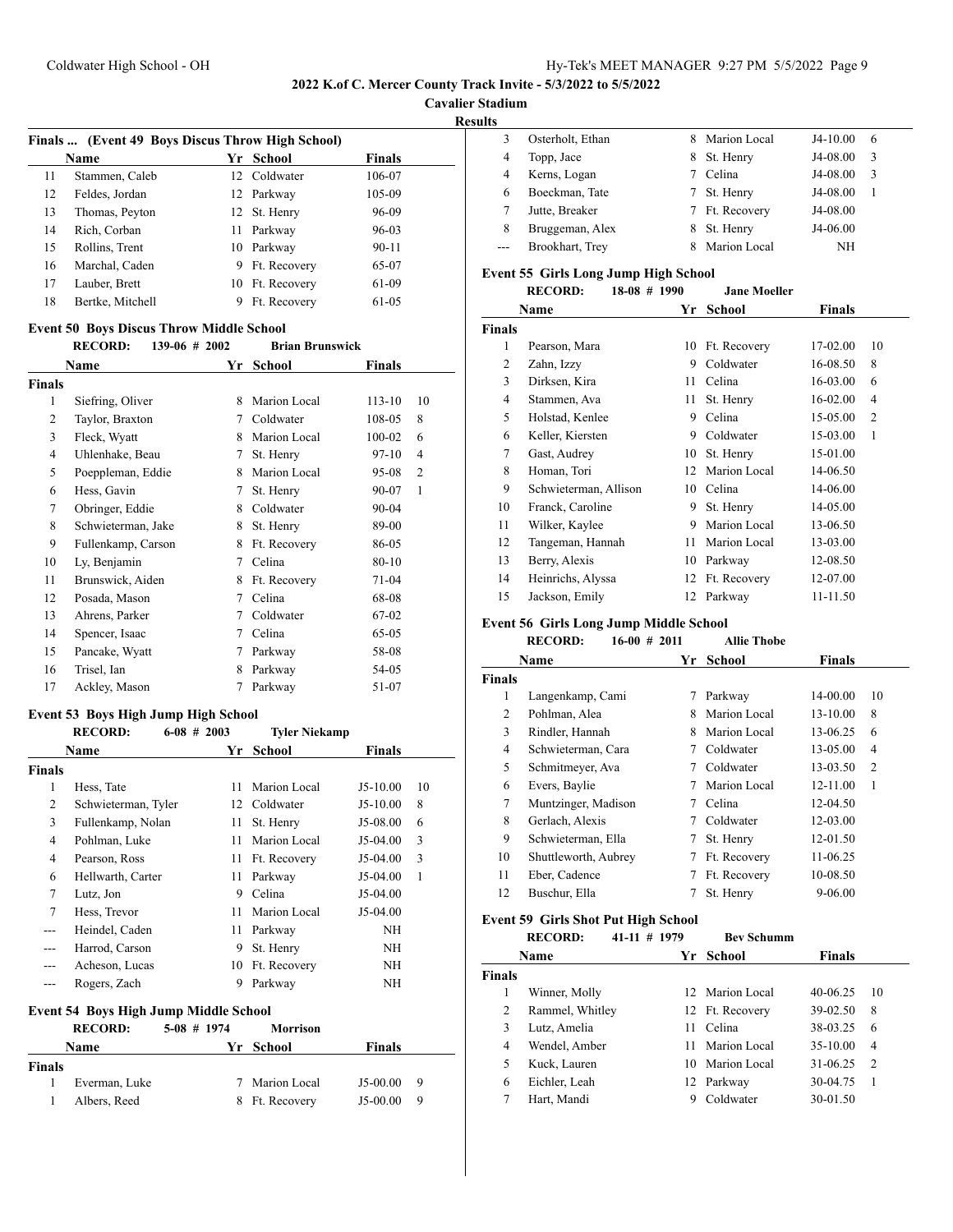**Cavalier Stadium**

**Results**

| Finals  (Event 59 Girls Shot Put High School) |                   |    |               |               |  |  |  |
|-----------------------------------------------|-------------------|----|---------------|---------------|--|--|--|
|                                               | <b>Name</b>       | Yr | <b>School</b> | <b>Finals</b> |  |  |  |
| 8                                             | Fortkamp, Megan   | 10 | Celina        | 29-03.50      |  |  |  |
| 9                                             | Stammen, Alyssa   | 11 | St. Henry     | 28-09.00      |  |  |  |
| 10                                            | Buschur, Kate     | 10 | Coldwater     | 28-08.00      |  |  |  |
| 11                                            | Ruckman, Isabelle | 9  | Coldwater     | 28-01.50      |  |  |  |
| 12                                            | Braun, Kate       | 9  | Celina        | 27-08.75      |  |  |  |
| 13                                            | Schaefer, Emily   | 11 | Parkway       | 26-09.75      |  |  |  |
| 14                                            | Clune, Alicia     |    | 12 St. Henry  | 25-09.50      |  |  |  |
| 15                                            | Wendel, Kennedy   | 9  | St. Henry     | 25-05.00      |  |  |  |
| 16                                            | Roehm, Raegan     | 12 | Parkway       | 25-03.00      |  |  |  |
| 17                                            | Hart, Brooke      | 9  | Ft. Recovery  | $22 - 02.00$  |  |  |  |
|                                               |                   |    |               |               |  |  |  |

# **Event 60 Girls Shot Put Middle School**

|                | <b>RECORD:</b>      | $38-05$ # $5/2/2018$ | <b>Molly Winner</b> |               |    |
|----------------|---------------------|----------------------|---------------------|---------------|----|
|                | Name                | Yr                   | School              | <b>Finals</b> |    |
| <b>Finals</b>  |                     |                      |                     |               |    |
| 1              | Huwer, Grace        | 8                    | Coldwater           | 35-10.50      | 10 |
| $\overline{2}$ | Buschur, Alaina     | 8                    | Marion Local        | 31-07.25      | 8  |
| 3              | Schoenlein, Kiley   | 7                    | Marion Local        | $31 - 05.00$  | 6  |
| 4              | Ontrop, Paige       | 7                    | Coldwater           | 28-10.75      | 4  |
| 5              | Hartings, Rachel    | 8                    | St. Henry           | 26-10.75      | 2  |
| 6              | Grieshop, Sydney    | 8                    | Coldwater           | 26-10.50      | 1  |
| $\overline{7}$ | Brunswick, Deanna   | 8                    | St. Henry           | 26-01.50      |    |
| 8              | Will, Katrina       | 8                    | Marion Local        | 24-10.25      |    |
| 9              | Evers, Elisa        | 8                    | Ft. Recovery        | 24-08.25      |    |
| 10             | Schmitz, Emma       | 7                    | Ft. Recovery        | 24-06.50      |    |
| 11             | Muntzinger, Madison | 7                    | Celina              | 22-11.50      |    |
| 12             | Moeller, Natalie    | 8                    | Parkway             | 20-07.50      |    |
| 13             | Wibbenmeyer, Taryn  | 7                    | Celina              | 20-03.00      |    |
| 14             | Kohler, Rayna       | 8                    | Celina              | 18-09.50      |    |
|                |                     |                      |                     |               |    |

# **Event 61 Boys Shot Put High School**

|               | <b>RECORD:</b><br>57-11 # 1981 |    | <b>Jim Lachey</b> |              |                |
|---------------|--------------------------------|----|-------------------|--------------|----------------|
|               | Name                           | Yr | School            | Finals       |                |
| <b>Finals</b> |                                |    |                   |              |                |
| 1             | Meyer, Jesse                   | 12 | Coldwater         | 53-02.50     | 10             |
| 2             | Quinter, Dustin                | 11 | St. Henry         | 50-04.75     | 8              |
| 3             | Murlin, Kaden                  | 10 | Celina            | 47-00.50     | 6              |
| 4             | Chilcoat, Dalton               | 9  | Celina            | 43-07.25     | 4              |
| 5             | Chrisman, Adam                 | 12 | Marion Local      | 40-05.50     | $\overline{2}$ |
| 6             | Stammen, Caleb                 | 12 | Coldwater         | $40 - 01.50$ | 1              |
| 7             | Keller, Brandon                | 12 | St. Henry         | 39-10.00     |                |
| 8             | Lefeld, Tate                   | 10 | St. Henry         | 39-07.50     |                |
| 9             | Ungruhn, Kyle                  | 9  | Marion Local      | 39-04.50     |                |
| 10            | Partington, Kevin              | 12 | Marion Local      | 38-11.25     |                |
| 11            | Rasawehr, Isaac                | 11 | Celina            | 37-01.00     |                |
| 12            | Acheson, Lucas                 | 10 | Ft. Recovery      | 37-00.00     |                |
| 13            | Klosterman, Braden             | 11 | Coldwater         | 36-06.50     |                |
| 14            | Rich, Corban                   | 11 | Parkway           | 36-01.00     |                |
| 15            | Feldes, Jordan                 | 12 | Parkway           | 35-00.00     |                |
| 16            | Leighner, Dennis               | 12 | Parkway           | 33-08.00     |                |
| 17            | Kaikala, Connor                | 10 | Ft. Recovery      | 32-00.50     |                |
| 18            | Heitkamp, Owen                 | 10 | Ft. Recovery      | 30-02.00     |                |

|                | <b>RECORD:</b><br>$51-02$ # 1985 |    | <b>Charles Voskuhl</b> |               |                |
|----------------|----------------------------------|----|------------------------|---------------|----------------|
|                | Name                             | Yr | School                 | <b>Finals</b> |                |
| Finals         |                                  |    |                        |               |                |
| 1              | Bertke, Parker                   | 8  | Celina                 | 43-08.00      | 10             |
| $\overline{2}$ | Grieshop, Derek                  | 8  | Marion Local           | 37-11.00      | 8              |
| 3              | Pond, Ethan                      | 8  | Parkway                | 37-03.75      | 6              |
| 4              | Fullenkamp, Carson               | 8  | Ft. Recovery           | 37-00.00      | $\overline{4}$ |
| 5              | Schwieterman, Jake               | 8  | St. Henry              | 36-05.50      | $\overline{2}$ |
| 6              | Eifert, Kamden                   | 8  | Marion Local           | 36-02.50      | 1              |
| 7              | Fleck, Wyatt                     | 8  | Marion Local           | 33-09.00      |                |
| 8              | Cramer, Zach                     | 8  | St. Henry              | 33-04.25      |                |
| 9              | Ly, Benjamin                     | 7  | Celina                 | 31-10.75      |                |
| 10             | Brunswick, Aiden                 | 8  | Ft. Recovery           | 31-03.00      |                |
| 11             | Lefeld, Owen                     | 8  | Coldwater              | 31-01.00      |                |
| 12             | Spencer, Isaac                   | 7  | Celina                 | 29-09.25      |                |
| 13             | Obringer, Eddie                  | 8  | Coldwater              | 28-08.00      |                |
| 14             | Schwieterman, Zach               | 7  | Coldwater              | 27-03.00      |                |
| 15             | Litmer, Owen                     | 8  | St. Henry              | 26-09.75      |                |
| 16             | Stetler, Owen                    | 8  | Parkway                | 26-04.25      |                |
| 17             | Boersma, T.J.                    | 8  | Parkway                | 26-00.75      |                |

#### **Event 65 Boys Pole Vault High School**

|               | <b>RECORD:</b>  | $15-01$ # 2004 |    | <b>Ben Pax</b> |               |    |
|---------------|-----------------|----------------|----|----------------|---------------|----|
|               | Name            |                | Yr | School         | <b>Finals</b> |    |
| <b>Finals</b> |                 |                |    |                |               |    |
| 1             | Buscher, Nate   |                | 11 | Marion Local   | J13-06.00     | 10 |
| 2             | Jones, Carter   |                | 10 | Marion Local   | J12-06.00     | 8  |
| 3             | Fokine, Colin   |                | 11 | Celina         | J12-00.00     | 6  |
| 4             | Grieshop, Grant |                | 12 | Celina         | J11-06.00     | 3  |
| 4             | Ebbing, Austin  |                |    | 12 Coldwater   | J11-06.00     | 3  |
| 6             | Ridenour, Hutch |                | 11 | Parkway        | J11-06.00     | 1  |
| 7             | Dippold, David  |                | 9  | Coldwater      | J10-00.00     |    |
| 8             | Francis, Devin  |                | 10 | Marion Local   | J10-00.00     |    |
| 9             | Gruss, Justin   |                | 10 | Coldwater      | J9-06.00      |    |
| 10            | Post, Ty        |                | 10 | St. Henry      | J9-00.00      |    |
| 11            | Steed, Kaden    |                | 9  | Celina         | J9-00.00      |    |
| 12            | Howe, Robert    |                | 9  | St. Henry      | J8-00.00      |    |
| ---           | Harrod, Carson  |                | 9  | St. Henry      | NH            |    |

# **Event 66 Boys Pole Vault Middle School**

|               | <b>RECORD:</b>     | $11-09$ # 2002 |    | <b>Brady Geier</b> |               |                |
|---------------|--------------------|----------------|----|--------------------|---------------|----------------|
|               | Name               |                | Yr | School             | <b>Finals</b> |                |
| <b>Finals</b> |                    |                |    |                    |               |                |
| 1             | Kremer, Wade       |                | 8  | Marion Local       | J9-06.00      | 10             |
| 2             | Kemper, Owen       |                | 8  | Marion Local       | J9-06.00      | 8              |
| 3             | Glassford, Carter  |                | 8  | Coldwater          | J9-00.00      | 6              |
| 4             | Schmackers, Carson |                | 7  | St. Henry          | J8-06.00      | 4              |
| 5             | Knapke, Landon     |                | 8  | Coldwater          | J9-00.00      | $\overline{c}$ |
| 6             | Jones, Mason       |                | 8  | Marion Local       | J8-00.00      | 1              |
| 7             | Rolfes, Zadyn      |                | 7  | Celina             | J7-06.00      |                |
| 8             | Uhlenhake, Beau    |                | 7  | St. Henry          | $J7-06.00$    |                |
| 9             | Dabbelt, Harrison  |                | 7  | Celina             | $J6-06.00$    |                |
| 9             | Fullenkamp, Blake  |                |    | Celina             | $J6-06.00$    |                |
| 9             | Stolly, Nathaniel  |                | 8  | Parkway            | $J6-06.00$    |                |
|               |                    |                |    |                    |               |                |